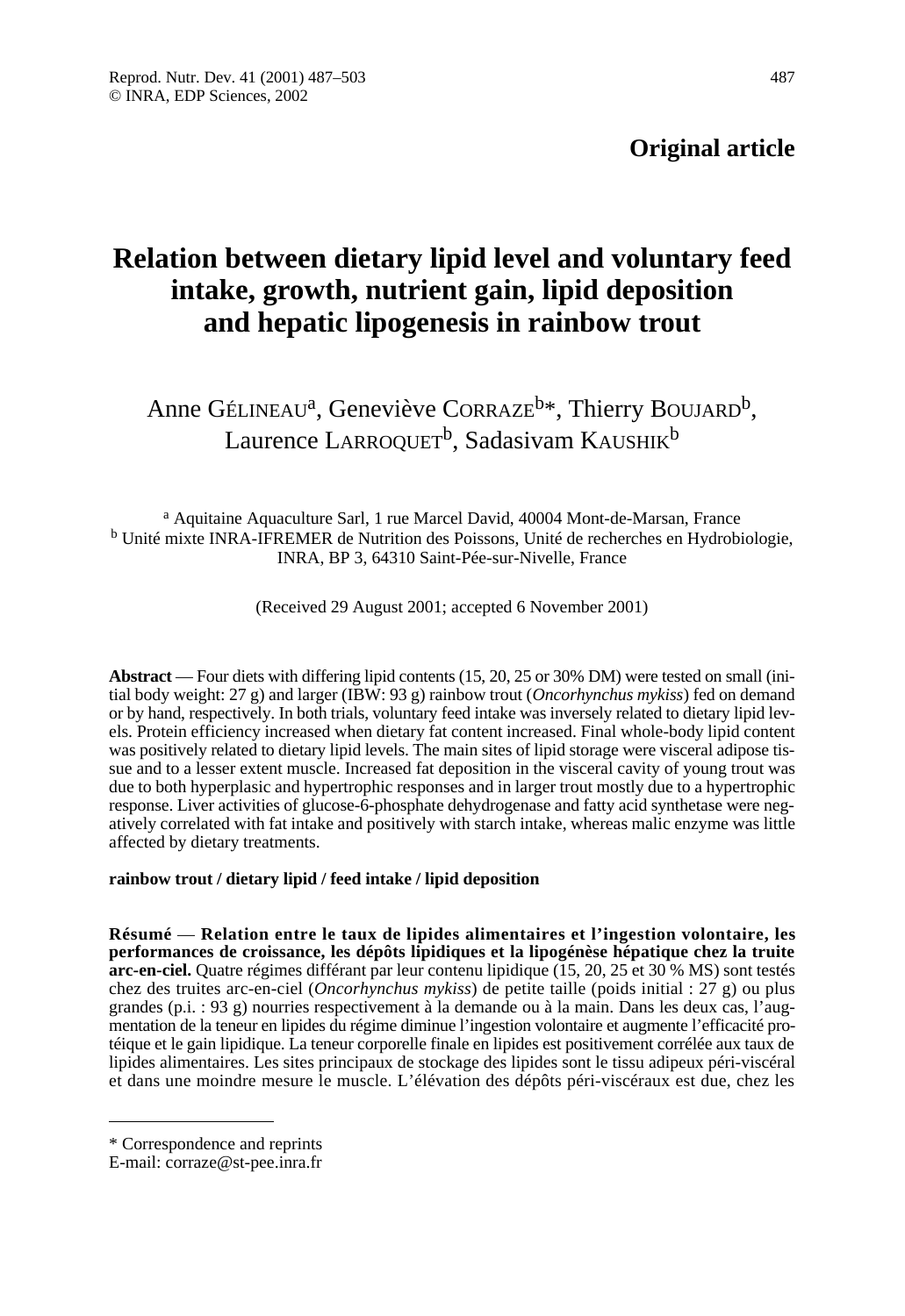truitelles, à une hypertrophie et une hyperplasie concomitante des cellules adipeuses et chez les plus grandes truites essentiellement à une hypertrophie des cellules existantes. L'activité hépatique de la glucose-6-phosphate déshydrogénase et de l'acide gras synthétase est inversement corrélée aux quantités de lipides ingérés alors que celle de l'enzyme malique est peu affectée par le régime.

#### **truite arc-en-ciel / lipides alimentaires / ingestion volontaire / dépôt lipidique**

# **1. INTRODUCTION**

Besides obtaining more precise information on the optimal protein and energy requirements of fish, the need for practical means of reducing uneaten feed waste and digestive and metabolic losses of nutrients is well recognised [21, 22]. In fish, proteins are used as a major energy source and the protein level required for maximal growth is considered higher than that of terrestrial farm animals [29, 84]. It is well established that protein retention in fish can be improved by increasing the relative contribution of non-protein energy (fats or digestible carbohydrates) in the diets [22, 58, 63, 80, 92].

Fats yield greater energy per unit weight than carbohydrates and digestibility of dietary fish or vegetable oils is high in the salmonid species (80 to 95%) [22] whereas digestibility of carbohydrates is much more variable depending on the botanical source as well as on the degree of gelatinisation [12, 13, 58, 85]. For these reasons, among the two conventional energy sources, fats are preferentially incorporated to salmonid diets to increase the digestible energy levels.

Under self-feeding [15, 30, 41, 46, 61, 74] or hand-feeding (to satiation) conditions [31, 32, 40, 63], a number of fish species have been reported to regulate their feed intake in accordance with their energy requirements, but the mechanisms involved in such a process remain unknown.

Although the use of high energy diets can increase protein efficiency and decrease nitrogen discharge, one additional prerequisite is that it does not affect fish quality. Several studies have shown that increasing fat content of the diets enhances fat deposition [26, 28, 47, 86, 91]. However, the relative importance of the lipid deposition sites varies markedly among fish species and includes the liver, visceral adipose tissue or muscle [1]. In salmonids, mesenteric fat is the main lipid storage site, possessing a virtually unlimited lipid storage capacity [81]. In mammals, the growth of adipose tissues is generally explained by the increase in size (hypertrophy) of adipose cells [77, 79], since the number of cells is established early in development [14, 64], but hyperplasic growth of the adipose tissue remains possible in old subjects in response to lipid or carbohydrate enriched diets [36, 37]. In fish, available information is limited, but an increased storage capacity in visceral adipose tissue by dietary manipulations or environmental conditions seems to be comparable to that of higher vertebrates, resulting from both mechanisms [35].

In fish, the liver and muscle are considered secondary lipid deposition sites and adapted for short-term storage [81]. As reported by Lin et al. [68] who compared lipid biosynthesis by the liver and visceral adipose tissue from coho salmon, *Oncorhynchus kisutch*, and confirmed by further studies in other fish species [7, 43, 67], the liver accounts for more de novo lipid synthesis than the adipose tissue. Body lipids can also be synthesised de novo from other carbon donors, such as carbohydrates or amino acids, as shown by the fat gain / fat intake ratio above 100% [18, 60]. Dietary manipulations have been demonstrated to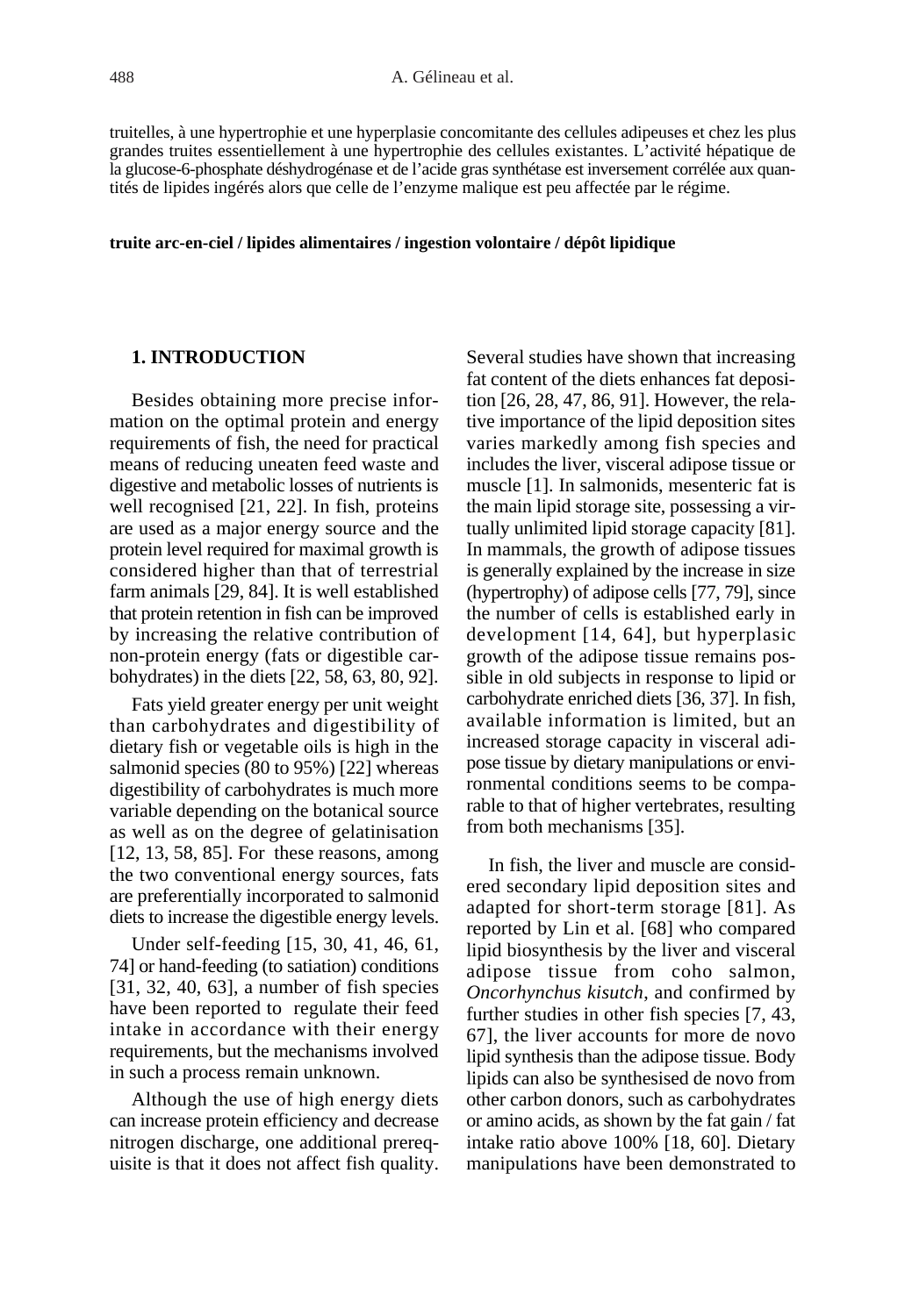affect lipogenesis in the same manner as in mammals. An increase in dietary fat level and a concomitant decrease in digestible carbohydrate content has been shown to depress the activity of different lipogenic enzymes in coho salmon, *Oncorhynchus kisutch* [68, 69], channel catfish, *Ictalurus punctatus* [67] and in juvenile European sea-bass, *Dicentrarchus labrax* [33]. However, lipogenesis seems to be less severely controlled by the dietary fat level in fish than in mammals, since more than a 10% increase in dietary lipid content is required in fish [19, 43] compared to only a 3–4% increase in sheep and rats [20] to depress de novo fatty acid synthesis.

The purpose of the investigations reported here was to examine the relation between dietary fat level and voluntary feed intake, growth and adiposity in rainbow trout at a young stage and at a marketable size. A second objective was to evaluate the effects of an increased dietary lipid level on hepatic lipogenesis and tissue fat deposition.

# **2. MATERIALS AND METHODS**

# **2.1. Diets, feeding methods and growth trial**

Rainbow trout (*Oncorhynchus mykiss*) were fed isonitrogenous diets formulated to contain increasing lipid levels of 150, 200, 250 and 300 g per kg of dry matter (T15, T20, T25 and T30; Tab. I). All the diets

**Table I.** Ingredients and proximate composition of the experimental diets.

|                                                           | T15  | T <sub>20</sub> | T <sub>25</sub> | T <sub>30</sub> |
|-----------------------------------------------------------|------|-----------------|-----------------|-----------------|
| Ingredients $(g \cdot kg^{-1})$                           |      |                 |                 |                 |
| Fish meal <sup>#</sup>                                    | 351  | 380             | 403             | 425             |
| Soluble fish protein concentrate (CPSP G)                 | 50   | 50              | 50              | 50              |
| Fish oil                                                  | 100  | 149             | 198             | 247             |
| Extruded peas (Aquatex, France, CP: 217)                  | 249  | 191             | 119             | 48              |
| Soybean meal (CP: 451)                                    | 220  | 200             | 200             | <b>200</b>      |
| Vitamin mixture*                                          | 10   | 10              | 10              | 10              |
| Mineral mixture <sup>†</sup>                              | 10   | 10              | 10              | 10              |
| Binder (Sodium alginate)                                  | 10   | 10              | 10              | 10              |
| Proximate composition                                     |      |                 |                 |                 |
| Dry matter (DM) $(g \cdot kg^{-1})$                       | 923  | 937             | 931             | 924             |
| Crude protein ( $N \times 6.25$ ) ( $g \cdot kg^{-1}$ DM) | 437  | 432             | 433             | 425             |
| Crude fat $(g \cdot kg^{-1} DM)$                          | 145  | 197             | 250             | 302             |
| Starch $(g \cdot kg^{-1} DM)$                             | 142  | 104             | 76              | 44              |
| Gross energy ( $kJ \cdot g^{-1}$ DM)                      | 20.2 | 21.8            | 22.4            | 23.3            |
| Crude protein $(mg)/G$ ross energy $(mg \cdot kJ^{-1})$   | 21.6 | 19.8            | 19.3            | 18.2            |
| Digestible protein (DP) $(g \cdot kg^{-1} DM)^{\$}$       | 40.1 | 39.8            | 39.8            | 39.1            |
| Digestible energy (DE) $(kJ \cdot g^{-1} DM)^{\Psi}$      | 17.1 | 19.5            | 20.3            | 21.4            |
| $DP/DE$ (mg·kJ <sup>-1</sup> )                            | 23.4 | 20.4            | 19.6            | 18.3            |

<sup>#</sup> Herring, crude protein (CP) > 700 g $\text{kg}^{-1}$ .

\* As per NRC [71].

\$ DP was calculated assuming a digestibility coefficient value of 92% [22].

 $*$  DE was calculated assuming digestibility coefficient values of 85% for T15 diet, 89.5% for T20 diet, 90.5% for T25 diet and 91.5% for T30 diet [22].

 $\dagger$  Per kg diet: 1.12 g CaCO<sub>3</sub> (40% Ca); 0.62 g MgO (60% Mg); 0.1 g ferric citrate; 0.2 mg KI (75% I); 0.2 g ZnSO<sub>4</sub>  $(36\% \text{ Zn})$ ; 0.15 g CuSO<sub>4</sub> (25% Cu); 0.15 g MnSO<sub>4</sub> (33% Mn); 2.5 g Ca<sub>3</sub>(PO<sub>4</sub>)<sub>2</sub> (20% Ca, 18% P); 1 mg CoSO<sub>4</sub>; 1.5 mg sodium selenite (30% Se); 0.45 g KCl; 0.2 g NaCl.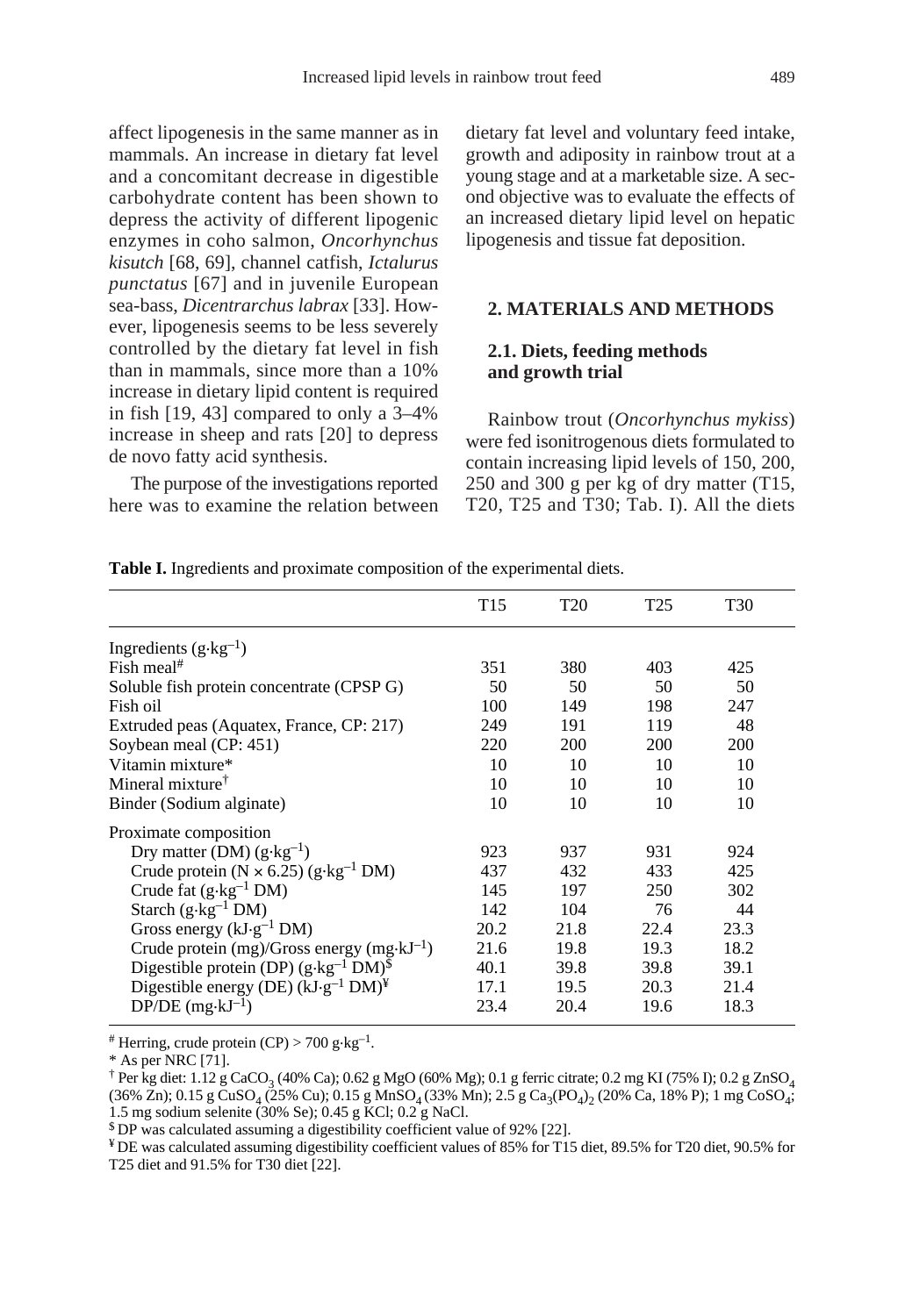were made into dry pellets using a laboratory pelleting machine. The pellet diameter was 3 mm in trial 1 and 5 to 7.5 mm in trial 2.

The first trial was conducted at the INRA facilities of Saint-Pée-sur-Nivelle (Pyrénées-Atlantiques, France) for a period of 9 weeks. The artificial photoperiod was composed of 13 h light / 11 h dark (light on at 06:30) with an artificial dawn and dusk of 30 min each. Tanks (100 L) were supplied with fresh river water (12.5  $\pm$  1.5 °C; flow rate 5 L·min<sup>-1</sup>). Each tank was equipped with a demandfeeder system (Imetronic Sarl, France), composed of a trigger placed 5 mm above the water surface, an interface that conditioned the signal from the trigger and a control software that recorded the hour and origin of the signals and controlled the feeder [16]. The feeder delivered a predetermined amount of food (around 0.5 g) after each trigger actuation. Trout with an initial average body weight of 27 g were randomly allotted into 12 groups of 35 fish each. Free access to food was for two periods of 2.5 h each per day (07:00–09:30 and 17:00–19:30). Each tank was equipped with a sediment trap, the efficiency in collecting waste feed was the same for all tanks and near 100%.

The second trial was conducted at the INRA experimental fish farm in Donzacq (Landes, France) under a natural photoperiod (February - April) for 12 weeks. Tanks (500 L) were supplied with fresh spring water (17  $\pm$  1 °C; flow rate 10 L·min<sup>-1</sup>). Trout with an average body weight of 93 g were randomly distributed into eight groups of 100 fish each. Fish were fed by hand to visual satiation twice daily (09:00 and 16:00).

#### **2.2. Sample collection**

In both trials, fish biomass was recorded every three weeks and feed intake once a week. On the day the experiment was started, 10 fish were sacrificed by a sharp blow on the head for subsequent initial whole-body composition. At the end of both trials, after the final weighing, five fish per tank were sacrificed for whole-body composition analysis. Visceral adipose tissue was withdrawn on three fish per dietary treatment and immediately fixed in osmic acid solution for subsequent adipose cell analysis.

In trial 2, the liver, viscera and muscles were withdrawn from six fish per dietary treatment, frozen in liquid nitrogen and stored at –80 °C prior to total lipid analysis. The livers from six other fish per dietary treatment were withdrawn and immediately treated for lipogenic enzyme activity assays.

#### **2.3. Analytical methods**

Whole fish bodies were crushed, homogenised and freeze-dried before analysis. Chemical composition of the diets and whole fish was made using the following procedures: dry matter after drying at 105 °C for 24 h, fat after extraction with petroleum ether by the Soxhlet method, starch by the glucose-amylase-glucose-oxidase method [87], protein ( $N \times 6.25$ ) by the Kjeldahl method after acid digestion and gross energy in an adiabatic bomb calorimeter (IKA).

The liver, viscera and muscles were homogenised and total lipids were determined by the method of Folch et al. [38], with chloroform being replaced by dichloromethane, less toxic than the former.

Visceral adipose tissues were treated as described by Fauconneau et al. [35] using the following procedure. Samples of 100 mg of adipose tissues were finely cut, filtered (50 µm nylon screen), rinsed (NaCl, 9 g $\cdot$ L<sup>-1</sup>) and fixed for one week in a 1% osmic acid solution (OsO $_4$  in 15 mM sodium phosphate buffer). The fixed tissue was then recovered, filtered (400 µm stainless steel screen) and rinsed with distilled water. The solution was filtered (0.45 um nitrocellulose filter, Whatman). The recovered adipose cells were suspended and left for one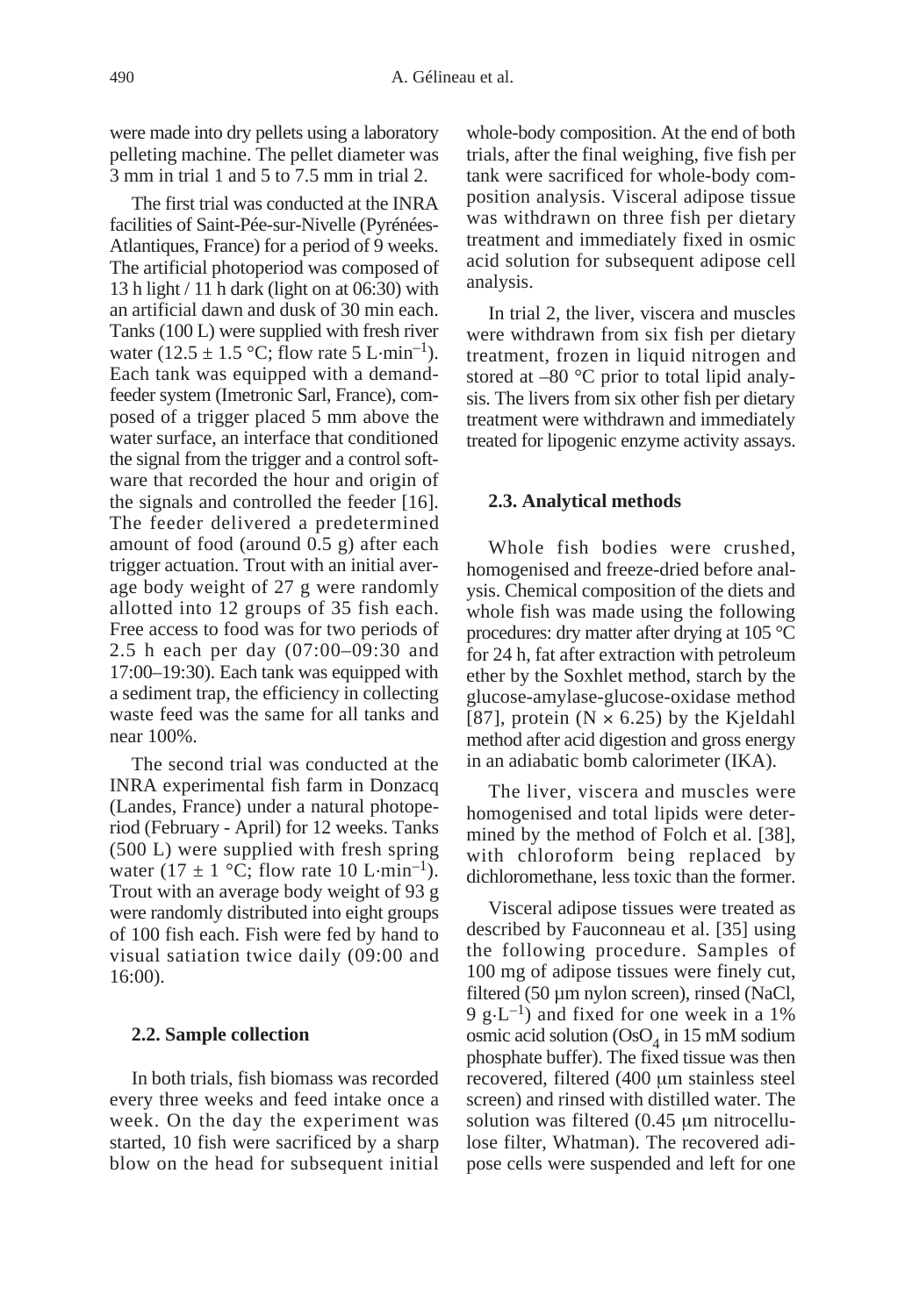week in an 8 M urea solution for dissolution of non-fixed material. Finally the suspension of cells was filtered (0.45  $\mu$ m nitrocellulose filter) and washed with distilled water containing X100 Triton. The filters were then observed on a light transmission microscope (Wild Heerbrugg) equipped with a camera. The size of each adipocyte was measured by two orthogonal diameters using a digitising table connected to a semi-automatic image analyser (VIDS, Systèmes Analytiques, France), with at least 150 cells being measured on each filter.

For enzyme activity determinations, liver samples were homogenised in three volumes of ice-cold buffer (0.02 M Tris-HCl, 0.25 M sucrose, 2 mM EDTA, 0.1 M NaF, 0.5 mM phenyl methyl sulphonyl fluoride, 0.01 M  $\beta$ -mercaptoethanol, pH 7.4). Homogenates were centrifuged at 20000 rpm at 4 °C for 20 min. Soluble protein content of liver homogenates was determined by the method of Bradford [17]. The lipogenic enzyme activities were assayed on the supernatant using spectrophotometric procedures: glucose-6-phosphate dehydrogenase (G6PD, EC 1.1.1.49) according to the method of Bautista et al. [9], malic enzyme (ME, EC 1.1.1.40) according to Ochoa [72] and by isotopic method: fatty acid synthetase (FAS, EC 2.3.1.38) according to Hsu et al. [51]. Enzyme activity units (IU), defined as mmoles of substrate converted to the product per min at an assay temperature, were expressed per mg of hepatic soluble protein (specific activity), per gram of liver tissue (wet weight) or calculated per 100 g fish.

#### **2.4. Statistical analysis**

Data were analysed by one-way ANOVA using SAS-6.09 (SAS Inst., NC, USA). When F values indicated significance  $(P < 0.05)$ , the means were compared using the Duncan multiple range test. The correlations between nutrient intake and growth parameters, whole-body or tissue composition and enzyme activities were also determined (*P* < 0.05; Pearson test, Prism<sup>®-</sup>3.0, Graphpad Software, San Diego,  $IISA$ ).

### **3. RESULTS**

#### **3.1. Growth performance, intake and nutrient utilisation**

No differences in Final body weights (FBW) were found between the fish fed T15, T20 and T25 diets in either of the trials (Tabs. II and III). However, FBW was higher in the fish fed diet T30 than in those fed the other diets. An increase in dietary lipids caused a significant decrease in voluntary feed intake (VFI) for diets T15, T20 and T25. Daily digestible energy intake (DEI) was enhanced by dietary lipid levels in both trials, whereas this effect was statistically significant only in trial 2.

In both trials, the best feed efficiency (FE) values were obtained with T25 and T30 diets. Specific growth rate (SGR) and FE were found to be positively correlated with fat intake, and protein efficiency ratio (PER) values and fat gain were generally higher in the fish fed the high fat diets (T25 and T30) than in those fed lower levels of fat (T15 and T20). Significant correlations were found between fat gain and fat intake.

#### **3.2. Whole-body and tissue composition**

Whole-body lipid contents ranged respectively from 80 to 100 g $\text{kg}^{-1}$  and from 135 to  $180 \text{ g} \cdot \text{kg}^{-1}$  of fresh weight in trial 1 (FBW: 75–80 g) and 2 (FBW:  $> 400$  g) (Tabs. II and III). Lipid and protein contents were found to be significantly correlated (positively for lipid and inversely for protein content) to fat intake in both trials (Tabs. II and III).

Data on the lipid content in different tissues of trial 2 are reported in Table IV. The hepato-somatic index (HSI) and viscerosomatic index (VSI) ranged respectively from 1.1 to 1.2% and 9 to 13% body weight.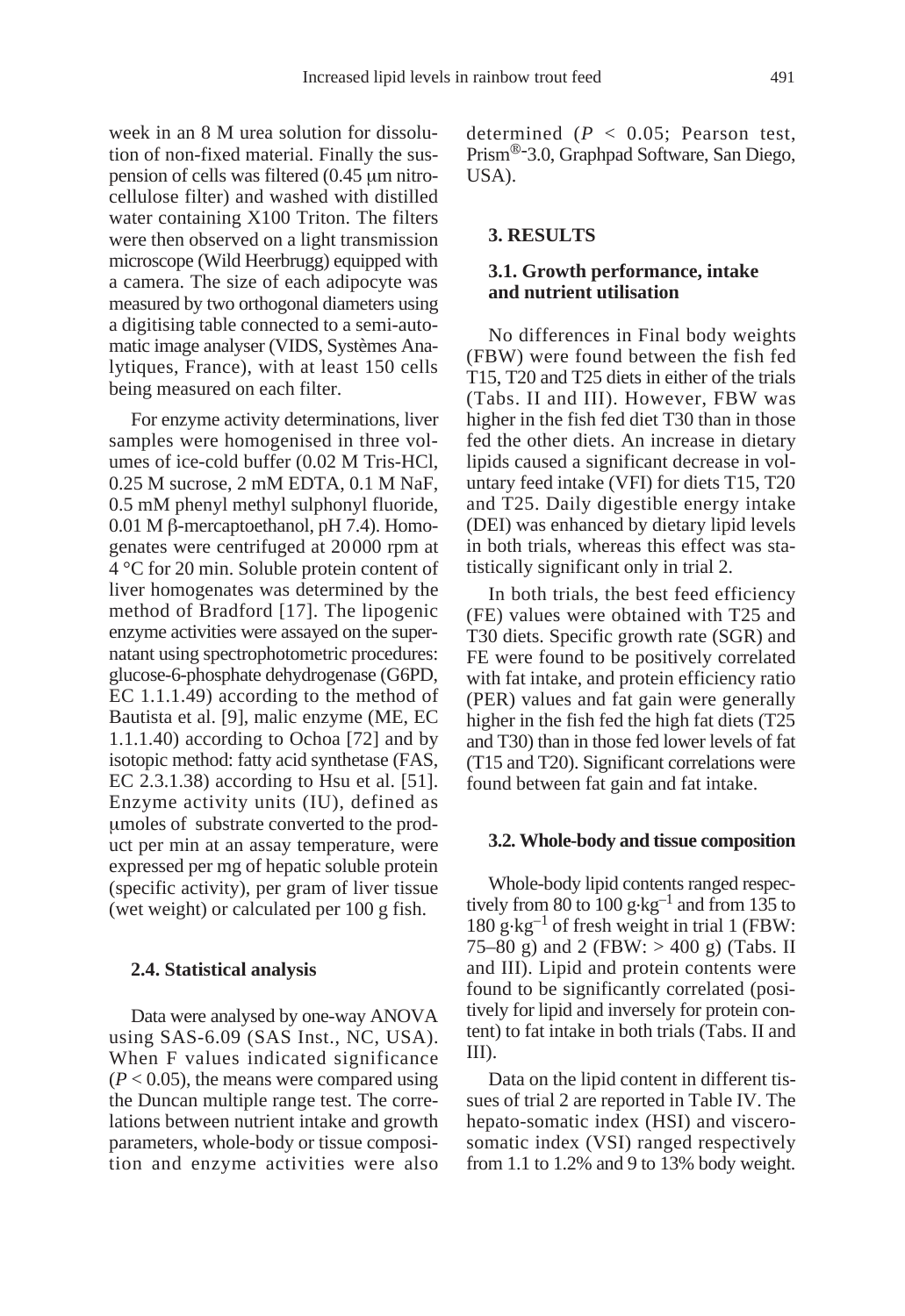|                                                                                                                                           | T <sub>15</sub>                                                                               | T <sub>20</sub>                                       | T <sub>25</sub>                                       | T30                                                  |                        | Р,                                                              |
|-------------------------------------------------------------------------------------------------------------------------------------------|-----------------------------------------------------------------------------------------------|-------------------------------------------------------|-------------------------------------------------------|------------------------------------------------------|------------------------|-----------------------------------------------------------------|
| Fat intake (g·kg <sup>-1</sup> ABW <sup>+</sup> /day)                                                                                     | $2.71 \pm 0.06^d$                                                                             | $3.52 \pm 0.13^{\circ}$                               | $4.19 \pm 0.19^b$                                     | $5.22 \pm 0.06^a$                                    |                        |                                                                 |
| Growth performances<br>FBW $(g)^2$                                                                                                        | $74.3 \pm 1.2^b$<br>$20.2 \pm 0.4^a$                                                          | $75.2 \pm 2.9^b$                                      | $75.4 \pm 0.3^b$                                      | $79.8 \pm 0.7^{\mathrm{a}}$                          | 0.71                   | 0.014                                                           |
|                                                                                                                                           |                                                                                               | $19.1 \pm 0.7^b$                                      | $18.0 \pm 0.8^{\text{b}}$                             | $18.7 \pm 0.2^b$                                     |                        |                                                                 |
| VFI $(g \cdot kg^{-1} ABW/day)$<br>DEI (kJ $kg^{-1} ABW/day$ ) <sup>3</sup><br>SGR (%-day <sup>-1)4</sup><br>Feed Efficiency <sup>5</sup> | $1.86 \pm 0.02$<br>$321 + 7$                                                                  | $348 \pm 13$                                          | $0.04 \pm 0.03$<br>$340 \pm 16$                       | $368 \pm 5$<br>1.99 $\pm$ 0.01                       | 0.82<br>0.65<br>0.72   | $\begin{array}{c} \n 0.002 \\ 0.002 \\ 0.013\n \end{array}$     |
|                                                                                                                                           | $0.85 \pm 0.02^b$                                                                             | $1.88 \pm 0.10$<br>0.91 $\pm 0.06$ <sup>ab</sup>      | $0.97 \pm 0.05^{\rm a}$                               | $0.97 \pm 0.02^a$                                    |                        |                                                                 |
| Water $(g \cdot kg^{-1})$<br>Total lipids $(g \cdot kg^{-1})$<br>Protein (N × 6.25) $(g \cdot kg^{-1})$<br>Whole-body composition         | $713 \pm 3^{ab}$                                                                              | $4p \mp 60L$                                          | $712 \pm 6^{ab}$<br>98 $\pm 4^{a}$<br>160 $\pm 3^{b}$ | $720 \pm 1^a$                                        | 0.63                   | $\begin{array}{c} \text{n.s.} \\ 0.039 \\ < 0.0001 \end{array}$ |
| Energy $(kJ \cdot g^{-1})$                                                                                                                | $7.7 \pm 0.1^b$<br>$\begin{array}{c} 80 \pm 6^{\text{b}} \\ 170 \pm 2^{\text{a}} \end{array}$ | $8.0 \pm 0.1^{a}$<br>$91 \pm 8^{ab}$<br>$162 \pm 2^b$ | $7.9 \pm 0.1^a$                                       | $7.5 \pm 0.1^{\rm b}$<br>$92 \pm 1^{ab}$<br>152 ± 1° | $-0.86$                | n.s.                                                            |
| Nutrient retention<br>Protein Gain <sup>7</sup><br>PER <sup>6</sup>                                                                       | $1.94 \pm 0.04^{b}$<br>$3.12 \pm 0.09^a$                                                      | $2.93 \pm 0.16^{ab}$<br>$2.11 \pm 0.13^a$             | $2.91\pm0.12^{\rm ab}$<br>$2.25 \pm 0.11^a$           | $2.78 \pm 0.03^b$<br>$2.29 \pm 0.04$ <sup>a</sup>    | $0.78$<br>0.72<br>0.70 | $\begin{array}{c} 0.005 \\ 0.012 \\ 0.016 \end{array}$          |
| Fat Gain <sup>7</sup>                                                                                                                     | $1.64 \pm 0.15^{b}$                                                                           | $1.91 \pm 0.22^a$                                     | $2.15 \pm 0.11^a$                                     | $2.03 \pm 0.02^a$                                    |                        |                                                                 |
| Adipose cell diameter (um)                                                                                                                | $117 \pm 21$                                                                                  | $106 \pm 8$                                           | $9 \pm 6$                                             | $9 + 6$                                              | $-0.67$                | 0.02                                                            |
|                                                                                                                                           |                                                                                               |                                                       |                                                       |                                                      |                        |                                                                 |

Values are means  $\pm$  SD ( $n = 3$ ). Values within a row with different superscript letters were significantly different ( $P < 0.05$ , n.s.: not significant). Values are means  $\pm$  SD ( $n = 3$ ). Values within a row with different superscript letters were significantly different ( $P < 0.05$ , n.s.: not significant).

<sup>1</sup> IBW, Initial mean body weight. IBW, Initial mean body weight.

⊣ ⊢ FBW, Final body weight.

ABW, Average body weight: (IBW + FBW) / 2.

<sup>3</sup> DEI, Digestible energy intake. DEI, Digestible energy intake.

4 SGR, Specific growth rate: (ln(FBW) - ln(IBW)) × 100 / days.  $-$  SGR, Specific growth rate: (ln(FBW) – ln(IBW))  $\times$  100 / days.

<sup>5</sup> Feed efficiency: (weight gain/feed intake). Feed efficiency: (weight gain/feed intake).

<sup>6</sup> PER, Protein efficiency ratio: (weight gain/crude protein intake). PER, Protein efficiency ratio: (weight gain/crude protein intake).

7 Gain: (final carcass nutrient content in gram - initial carcass nutrient content in gram)/kg ABW/days. Gain: (final carcass nutrient content in gram – initial carcass nutrient content in gram)/kg ABW/days.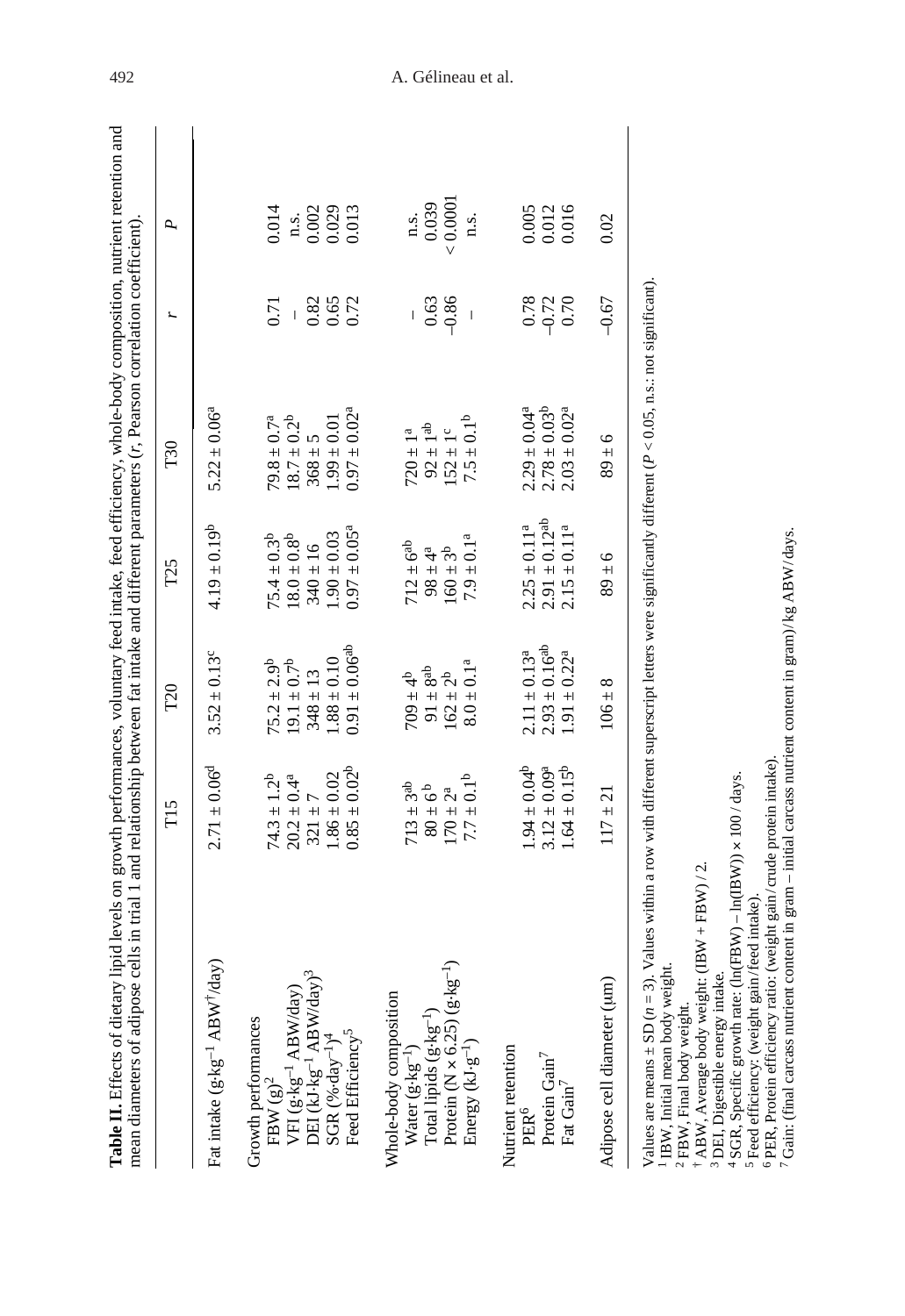| mean diameters of adipose cells in trial 2 and relationship between fat intake and different parameters $(r,$ Pearson correlation coefficient). |                              |                              |                                        |                        |         |          |
|-------------------------------------------------------------------------------------------------------------------------------------------------|------------------------------|------------------------------|----------------------------------------|------------------------|---------|----------|
|                                                                                                                                                 | T <sub>15</sub>              | T <sub>20</sub>              | T <sub>25</sub>                        | T30                    |         | ρ.       |
| Fat intake (g·kg <sup>-1</sup> ABW <sup>+</sup> /day)                                                                                           | $2.63 \pm 0.00^{d}$          | $3.59 \pm 0.02$ <sup>c</sup> | $4.44 \pm 0.07^b$                      | $5.08 \pm 0.00^a$      |         |          |
| Growth performances<br>$FBW (g)^2$                                                                                                              | $424.5 \pm 8.5^b$            | $432.9 \pm 3.3^b$            | $446.5 \pm 15.6^{ab}$                  | $466.3 \pm 1.8^a$      | 0.88    | 0.004    |
| $\begin{array}{l} \rm{VFI}\ (g\cdot kg^{-1}\ ABW/day)\\ \rm{DEI}\ (kJ\cdot kg^{-1}\ ABW/day)^3\\ \rm{SGR}\ (%~\cdot~day^{-1})^4 \end{array}$    | $18.8 \pm 0.0^a$             | $18.4 \pm 0.1^b$             | $17.9 \pm 0.3^{\circ}$                 | $17.7 \pm 0.0^{\circ}$ | $-0.95$ | 0.0002   |
|                                                                                                                                                 | $323 \pm 1^c$                | $356 \pm 2^{b}$              | $375 \pm 6^a$                          | $381 \pm 0^a$          | 0.98    | < 0.0001 |
|                                                                                                                                                 | $1.87 \pm 0.01^{\rm b}$      | $1.89 \pm 0.01^b$            | $.92 \pm 0.03$ <sup>ab</sup>           | 0.004                  | 0.91    | 0.0015   |
| Feed Efficiency <sup>5</sup>                                                                                                                    | $0.83 \pm 0.00$ <sup>c</sup> | $0.86 \pm 0.01$ bc           | $0.90 \pm 0.02^{ab}$                   | $0.92 \pm 0.00^a$      | 0.95    | 0.0003   |
| Whole-body composition                                                                                                                          |                              |                              |                                        |                        |         |          |
|                                                                                                                                                 | $659 \pm 1^{a}$              | $656 \pm 2^a$                | $633\pm1^{\rm b}$                      | $620\pm10^{\rm b}$     | $-0.92$ | 0.001    |
| Water $(g \cdot kg^{-1})$<br>Total lipids $(g \cdot kg^{-1})$                                                                                   | $135 \pm 7$                  | $137 \pm 1$                  | $170 + 7$                              | $184 \pm 22$           | 0.86    | 0.006    |
| Protein (N $\times$ 6.25) (g·kg <sup>-1</sup> )                                                                                                 | $173 + 3$                    | $174 \pm 1$                  | $167 \pm 3$                            | $159 \pm 3$            | $-0.73$ | 0.039    |
| Energy $(kJ \cdot g^{-1})$                                                                                                                      | $9.5 \pm 0.1^b$              | $9.7 \pm 0.1^b$              | $10.6 \pm 0.0^a$                       | $10.9 \pm 0.2^{\rm a}$ | 0.94    | 0.0005   |
| Nutrient retention                                                                                                                              |                              |                              |                                        |                        |         |          |
| PER <sup>6</sup>                                                                                                                                | $1.80 \pm 0.01^b$            | $1.85 \pm 0.02^b$            | $1.96 \pm 0.05^a$                      | $2.00 \pm 0.00^a$      | 0.95    | 0.0002   |
| Protein Gain <sup>7</sup>                                                                                                                       | $2.70 \pm 0.04$              | $2.74 \pm 0.18$              | $2.63 \pm 0.04$                        | $2.52 \pm 0.06$        |         | n.s.     |
| Fat Gain <sup>7</sup>                                                                                                                           | $2.64 \pm 0.15^{b}$          | $2.68 \pm 0.02^b$            | $3.36 \pm 0.15^{ab}$                   | $3.66 \pm 0.45^a$      | 0.87    | 0.005    |
| Adipose cell diameter (um)                                                                                                                      | $78 \pm 2^{b}$               | $79 \pm 2^{b}$               | $95 \pm 5^{\rm a}$                     | $96 \pm 3^a$           | 0.88    | 0.0002   |
|                                                                                                                                                 | $\ddotsc$                    | $\ddot{\phantom{0}}$         | $\ddot{\phantom{0}}$<br>$\ddot{\cdot}$ | $\frac{1}{2}$          |         |          |

Values are means  $\pm$  SD ( $n = 2$ ). Values within a row with different superscript letters are significantly different ( $P < 0.05$ , n.s.: not significant).<br>See Table II for details or abbreviations. Values are means  $\pm$  SD ( $n = 2$ ). Values within a row with different superscript letters are significantly different (*P* < 0.05, n.s.: not significant). See Table II for details or abbreviations.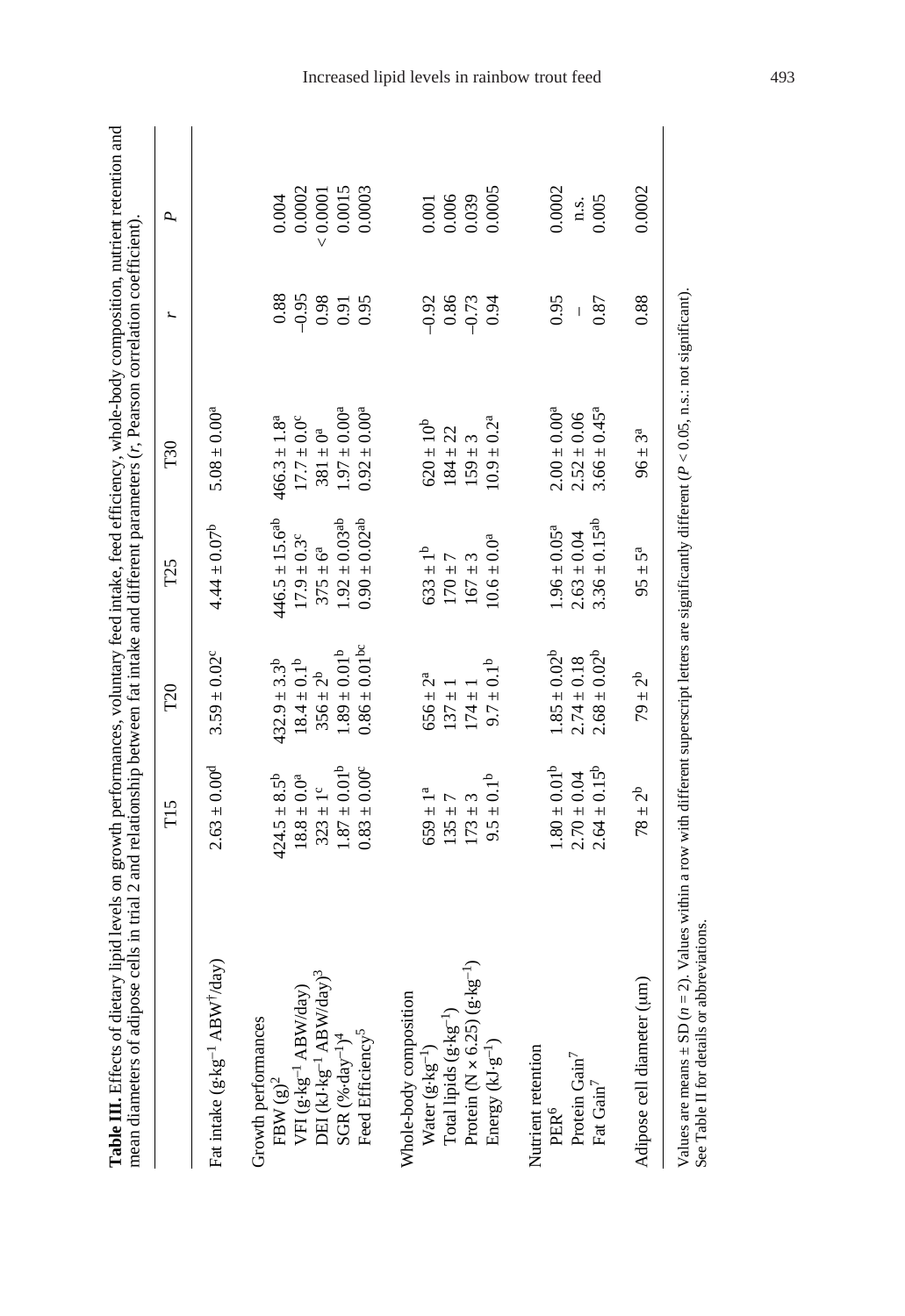|                                                           | T <sub>15</sub>                              | T <sub>20</sub>                       | T <sub>25</sub>                        | T30                                 |              | Р,              |
|-----------------------------------------------------------|----------------------------------------------|---------------------------------------|----------------------------------------|-------------------------------------|--------------|-----------------|
| Fat intake (g·kg <sup>-1</sup> ABW <sup>+</sup> /day)     | $2.63 \pm 0.00^{d}$                          | $3.59 \pm 0.02^{\circ}$               | $4.44 \pm 0.07^b$                      | $5.08 \pm 0.00^a$                   |              |                 |
| HSI <sup>2</sup><br>$\mathbf{V}\mathbf{S}\mathbf{I}^3$    | $9.1 \pm 0.0^b$<br>$1.2 \pm 0.2$             | $10.1 \pm 0.5^b$<br>$1.1 \pm 0.0$     | $12.0 \pm 0.0^a$<br>$1.2 \pm 0.1$      | $12.9 \pm 0.9^a$<br>$1.1 \pm 0.0$   | 0.96<br>I    | 0.0002<br>n.s.  |
| (g/100 g tissue wet weight)<br>Liver                      | $5.2 \pm 0.4$                                | $5.9 \pm 1.2$                         | $7.4 \pm 0.2$                          | $7.5 \pm 1.0$                       | 0.83         | 0.002           |
| (g/tissue of a $100$ g fish)                              | $0.06 \pm 0.01$                              | $0.06 \pm 0.01$                       | $0.09 \pm 0.01$                        | $0.08 \pm 0.01$                     | 0.75         | 0.034           |
| (g/100 g tissue wet weight)<br>Viscera                    | $51.1 \pm 0.5^{b}$                           | $52.5 \pm 2.4^b$                      | 59.1 $\pm$ 1.6 <sup>a</sup>            | $59.9 \pm 0.8^a$                    | 0.91         | 0.002           |
| (g/tissue of a 100 g fish)                                | $4.7 \pm 0.1^b$                              | $5.3 \pm 0.1^b$                       | $7.1 \pm 0.2^{\rm a}$                  | $7.8 \pm 0.7^{\rm a}$               | 0.95         | 0.0002          |
| Muscle                                                    |                                              |                                       |                                        |                                     |              |                 |
| (g/100 g tissue wet weight)<br>(g/tissue of a 100 g fish) | $8.8\pm0.1^{\rm b}$<br>$4.6 \pm 0.2^{\circ}$ | $5.3 \pm 0.1$ bc<br>$9.9 \pm 0.3^{b}$ | $11.2 \pm 0.5^{ab}$<br>$5.6 \pm 0.2^b$ | $13.3 \pm 1.4^a$<br>$6.4 \pm 0.4^a$ | 0.92<br>0.94 | 0.0005<br>0.001 |

VSI, Viscerosomatic index: (viscera weight + perivisceral adipose tissue weight/body weight)/100.

# 494 A. Gélineau et al.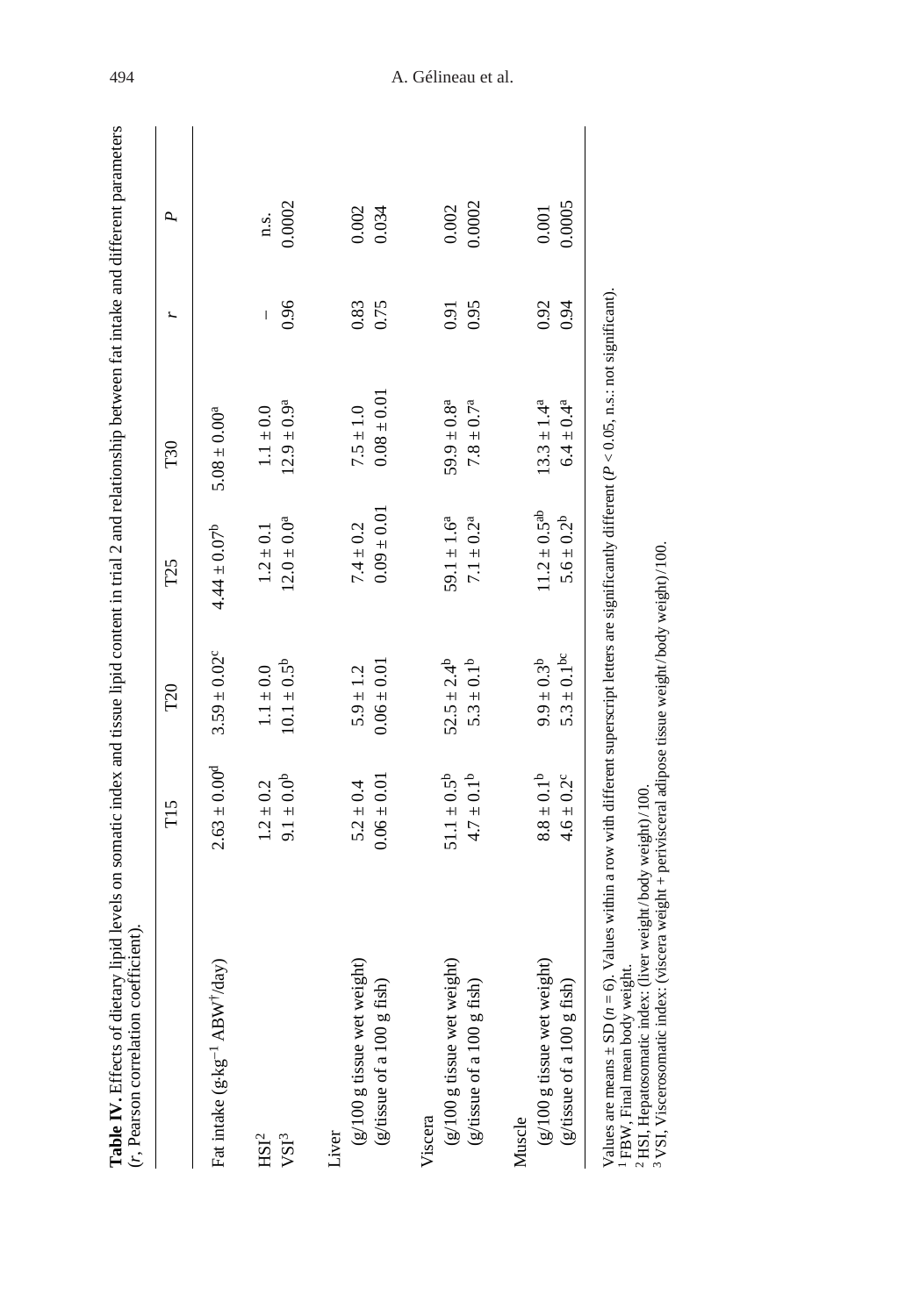HSI was not significantly affected by dietary treatment. VSI was positively correlated to fat intake. Hepatic fat content ranging from 52 to 75  $g \cdot kg^{-1}$  of fresh weight, visceral fat content ranging from 510 to 600 g $\text{kg}^{-1}$  of fresh weight and muscle fat content ranging from 90 to 130  $g \cdot kg^{-1}$  of fresh weight were found to be positively and strongly correlated with fat intake.

# **3.3. Distribution frequencies and means of adipocyte diameters in visceral fat tissues**

Diameters of visceral adipose cells ranged from 25 to 230 µm in both trials. In trial 1, mean adipocyte diameters were not statistically different  $(P > 0.05)$  among treatments, although they were negatively correlated with fat intake (Tab. II). Inversely, in trial 2, adipose cell diameters were significantly lower with T15 and T20 diets than with T25 and T30 diets (Tab. III).

In trial 1 (Fig. 1A), the percentage of middle size  $(50 \text{ to } 150 \text{ µm})$  adipocytes was shown to be correlated with fat intake  $(r = 0.96; P = 0.04)$ . In addition, the percentage of large adipocytes ( $> 150 \mu m$ ) was shown to be inversely correlated to fat intake  $(r = -0.99; P = 0.01)$ .

In trial 2 (Fig. 1B), small adipocytes were less frequent in trout fed the T30 diet than in the other dietary treatments. Middle size adipose cells were more frequent in trout fed the T30 diet than in the other dietary treatments. The frequency of large adipocytes was higher in trout fed the T25 and T30 diets than in those fed the T15 and T20 diets.

#### **3.4. Activities of lipogenic enzymes**

Data on the activities of the three lipogenic enzymes assayed in trial 2 are reported as IU per liver in Figure 2 and per mg protein or per 100 g whole fish in Table V. Among the two NADPH-generating dehydrogenases,



**Figure 1.** Frequency distributions of adipose cell diameter in perivisceral tissue from trout of 75 g mean body weight (trial 1, **A**) and trout of 450 g mean body weight (trial 2, **B**). Means of three individuals are given with standard deviations (vertical bars).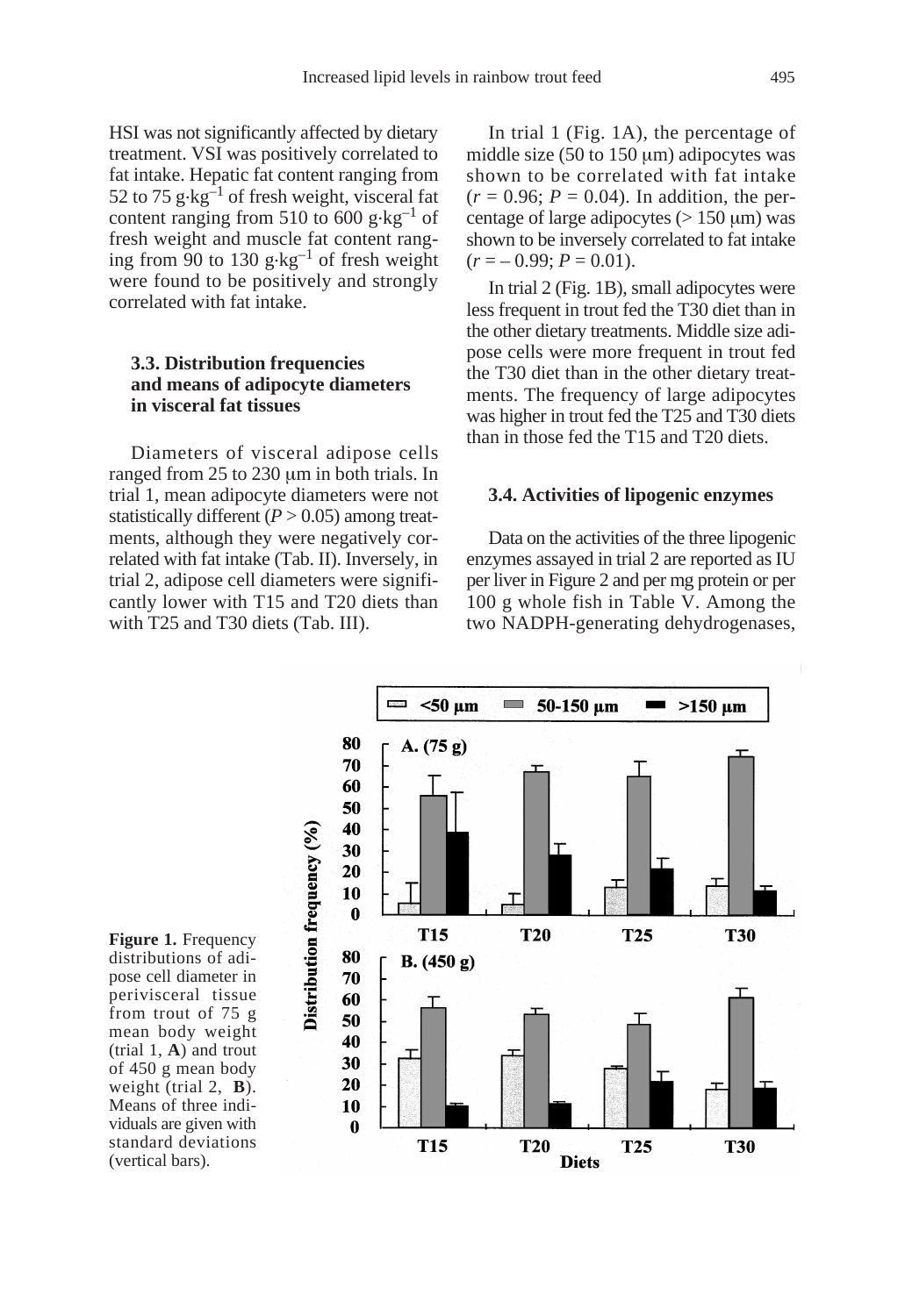

**Figure 2.** Relation between mean daily fat intake and activities of hepatic lipogenic enzymes (FAS, Fatty acid synthetase; G6PD, Glucose-6-phosphate dehydrogenase; ME, Malic enzyme) in trial 2. Each symbol represents one individual. Straight lines represent a linear correlation between daily fat intake and G6PD, FAS or ME activity  $(n = 24)$ .

the activity of G6PD was significantly higher (2 to 3 fold) than that of ME. G6PD activity (expressed as IU per mg protein or per 100 g of whole fish) was significantly affected by the dietary lipid level, with enhanced activities in fish fed the T15 diet compared to those fed the other diets. G6PD activity (expressed as IU per *g* liver) was also found to be negatively correlated with fat intake (Fig. 2) and positively correlated with starch intake  $(r = 0.73, P < 0.0001)$ . Malic enzyme and FAS activities were notsignificantly different  $(P > 0.05)$  among dietary treatments, but expressed as IU per g liver, they were negatively correlated to fat intake (Fig. 2) and positively correlated to starch intake  $(r = 0.42, P = 0.04$  and  $r = 0.48$ ,  $P = 0.02$  respectively).

#### **4. DISCUSSION**

In the present study, rainbow trout fed either on demand by means of self-feeders (trial 1) or by hand to satiation (trial 2) tended to adjust their daily feed intake to digestible energy content, in agreement with earlier findings [31, 54, 58, 63]. Very early, Kaushik et al*.* [59] and Kaushik and Luquet [57] found that in rainbow trout, the voluntary feed intake was controlled by the availability of energy. However, in hand-fed trout, the compensation of lower dietary lipid levels (T15 and T20 diets) by an increase in feed intake was not sufficient to reach the same amount of daily DE intake as with a higher dietary lipid content (T25 and T30). Alanärä [3] and Alanärä and Kiessling [4] did not find any significant relation between dietary energy content and demandfeeding activity for rainbow trout and Arctic charr (*Salvelinus alpinus)*, respectively. These authors suggested that the difference in energy content between the diets they used  $(1.2 \text{ kJ} \cdot \text{g}^{-1} \text{ DM})$  was too small to induce any regulation of feeding activity. In agreement with this, in the present study, significant changes in feeding activity were detected when the difference between dietary digestible energy contents was at least 2.2  $kJ \cdot g^{-1}$  DM. However, in small Atlantic salmon, *Salmo salar*, the difference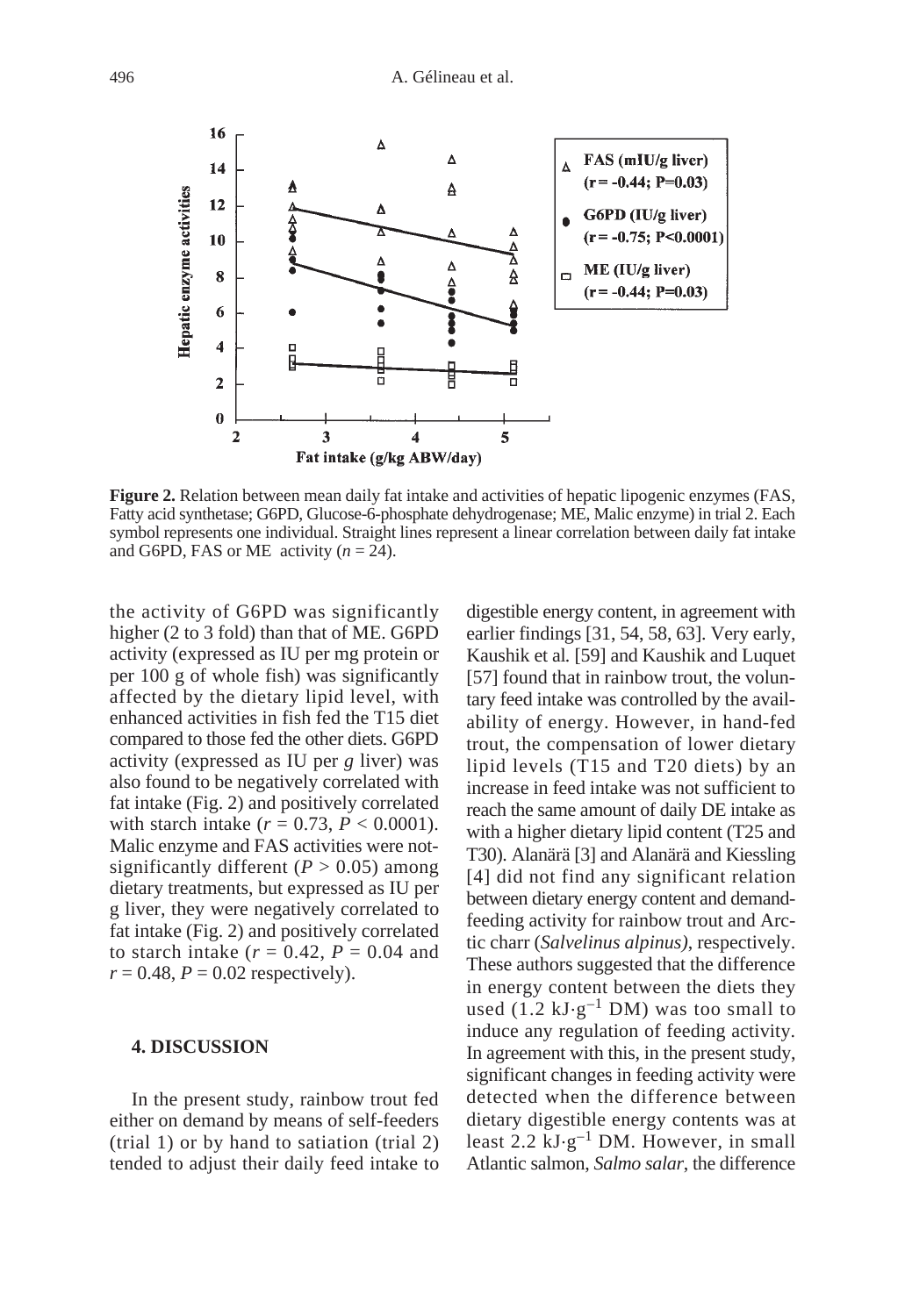|                                                     | T <sub>15</sub>    | T <sub>20</sub>     | T <sub>25</sub>     | T30               |         | Fat intake |      | Starch intake |
|-----------------------------------------------------|--------------------|---------------------|---------------------|-------------------|---------|------------|------|---------------|
|                                                     |                    |                     |                     |                   | r,      | ρ,         |      | P.            |
| Fat intake $(g \cdot kg^{-1}ABW^{\ddagger}/day)$    | 2.62               | 3.61                | 4.39                | 5.08              |         |            |      |               |
| Starch intake $(g \cdot kg^{-1} ABW^{\dagger}/day)$ | 2.26               | 1.73                | 1.27                | 0.65              |         |            |      |               |
| Glucose-6-phosphate dehydrogenase<br>IU/mg protein  | $0.15 \pm 0.04^a$  | $0.11 \pm 0.02^b$   | $0.10 \pm 0.02^b$   | $0.10 \pm 0.01^b$ | $-0.67$ | 0.0003     | 0.34 | 0.0008        |
| ish<br>$\rm{IU/tissue}$ of a $100~\rm{g}$ fi        | $10.18 \pm 1.98^a$ | $6.54 \pm 1.39^{b}$ | $6.04 \pm 0.84^{b}$ | $5.92 \pm 0.90^b$ | $-0.72$ | 0.0001     | 0.68 | 0.0001        |
| $\rm{IU/mg}$ protein<br>Malic enzyme                | $0.05 \pm 0.01$    | $0.05 \pm 0.01$     | $0.05 \pm 0.01$     | $0.05 \pm 0.01$   | I       | n.s.       | I    | n.s.          |
| IU/tissue of a $100 \text{ g}$ fish                 | $3.64 \pm 0.78$    | $2.75 \pm 0.58$     | $2.80 \pm 0.74$     | $2.86 \pm 0.57$   | I       | n.s.       | I    | n.s.          |
| Fatty acid synthetase<br>$\mu$ TU/mg protein        | $196.4 \pm 31.3$   | $185.2 \pm 39.9$    | $202.6 \pm 45.4$    | $153.0 \pm 37.0$  | I       | n.s.       | I    | n.s.          |
| fish<br>mIU/tissue of a 100 g                       | $13.10 \pm 1.86$   | $10.51 \pm 2.75$    | $12.19 \pm 3.77$    | $9.19 \pm 2.56$   | I       | n.s.       | I    | n.s.          |

 $^1$  FBW, Final body weight. <br>  $^1_+$  ABW, Average body weight (initial body weight + final body weight) / 2. FBW, Final body weight. ‡ ABW, Average body weight: (initial body weight + final body weight) / 2.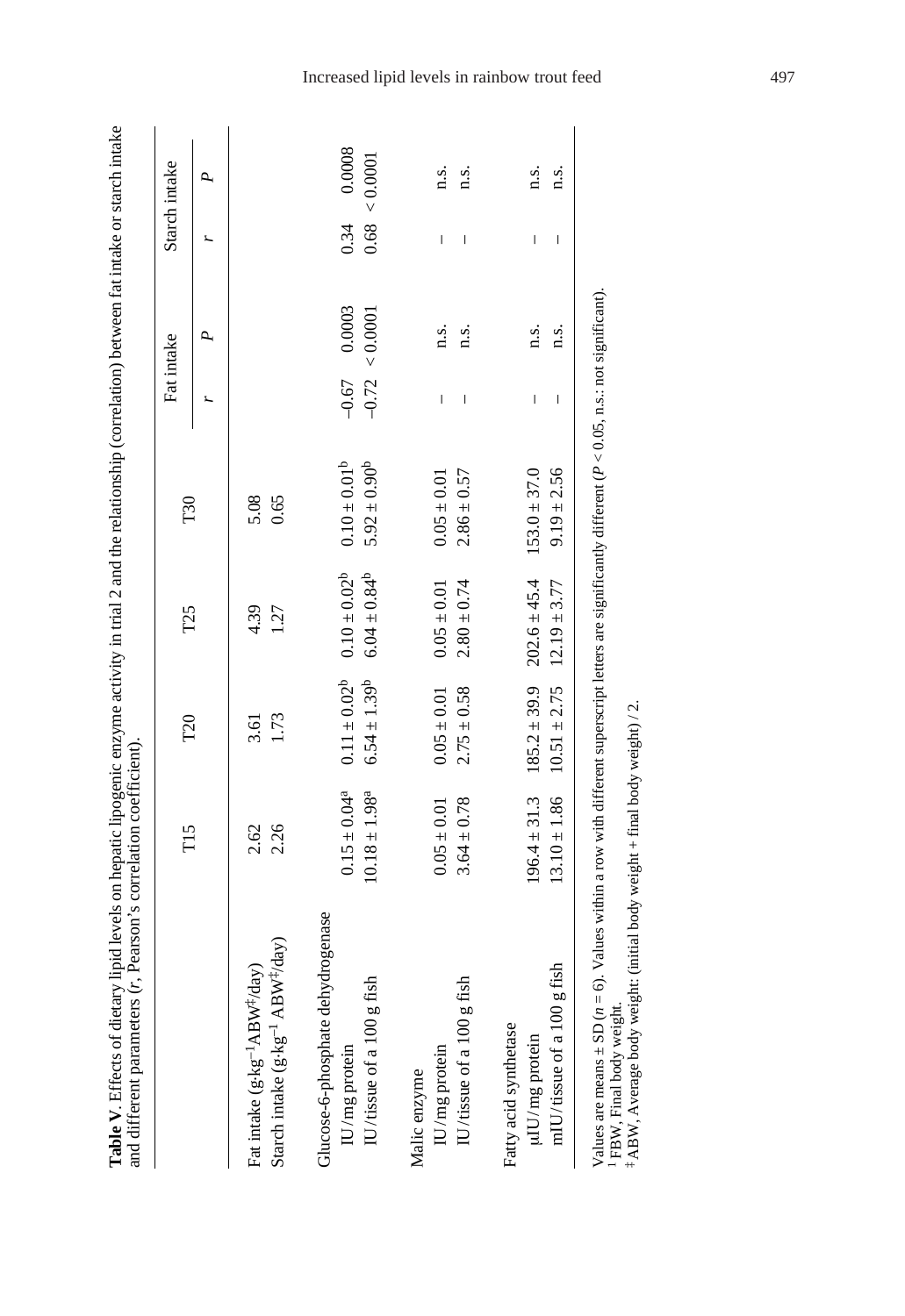required in dietary energy content to obtain significant variations in voluntary feed intake was only 1.1 kJ $\cdot$ g<sup>-1</sup> DM [74].

In pigs, the energy density of the diet has been shown to affect feed intake [70]. Cole et al*.* [24] suggested that pigs eat enough for constant digestible energy, except when a low energy diet limits intake physically, or when very high density diets are ingested in greater quantities to avoid an under filled stomach, inducing hyperphagia. According to Colgan [25], stomach fullness should be responsible for short-term feed intake regulation in fish. A recent study with European sea bass [34] showed that the dietary dilution with bulk agents increases VFI, but when corrected for nutrient dilution, VFI expressed per unit of body weight remains constant. It cannot therefore be excluded that regulation of food intake, when animals are fed with diets of extremely low or extremely high energy density, may be partially mediated through the control of gastric emptying [62].

Our study confirms the existence of a positive effect of high dietary energy contents on feed efficiency and protein efficiency ratio as already described in the rainbow trout [10, 15, 55, 58, 63]. In hand-fed trout, FE and PER were respectively enhanced by 11% and 7.5% from 15% to 30% dietary lipid contents, whereas in selffed trout, this rise was more evident (14% for FE and 18% for PER). It can be assumed that these differences between the two trials are not only due to the feeding method, but also to fish size (the fish used in trial 1 were smaller than those used in trial 2), the maintenance and growth components of protein requirements changing with increasing body size.

In accordance with earlier data in rainbow trout with a wide range of sizes [55, 58, 63, 76, 86], our data confirmed the existence of a fattening effect of fat enriched diets on the liver, viscera and also muscle in large rainbow trout. Of these different tissues, the viscera were more affected by dietary lipid levels than the muscle or liver as reported earlier [44, 81, 86, 91]. The increase in viscera and muscle fat contents were responsible respectively for 63% and 37% of the increase of whole body fat contents between the T15 and T30 diets.

Whether such differences in fat deposition are due to changes in adipose cell size or in adipose cell number have so far not been clearly known. A few studies suggest that, in large rainbow trout, both hypertrophy and hyperplasia of adipose cells coexist in response to changes in ration size, dietary lipid sources or thermal conditions [11, 35]. To our knowledge, this is the first observation that visceral adipose tissue is affected by the dietary lipid level and furthermore in an age- or size-dependant manner. Although literature data in fish are scarce, Fauconneau et al. [35] observed relatively higher proportions of small adipocytes  $\left($  < 30  $\mu$ m) in large trout (630 g) than in young trout (110 g). In our study, irrespective of the dietary treatment, small adipocytes  $(< 50 \mu m$ ) were also more frequent in large trout (19 to 33%) than in young trout (5 to 14%), showing continuous recruitment.

In mammals, it is generally admitted that the number of cells in adipose tissues is fixed early in development [14, 64] and a further increase in adipose tissue mass is mainly due to hypertrophy. However, in adults, several studies have revealed the existence of a hyperplasic growth of adipose tissue in response to fat or carbohydrate enriched diets [2, 36, 37, 65]. In young trout (75 g), increased dietary lipid content generated an increase in the frequency of small  $(< 50 \,\mu m)$ and middle-sized  $(50-150 \mu m)$  adipose cells and a consequent fall in the proportion of larger adipocytes  $(> 150 \mu m)$ . In larger trout (450 g), the frequency of small cells decreased and that of large cells increased with elevated dietary lipid contents, without affecting the frequency of middle-sized adipocytes. It is suspected that the development of visceral adipose tissue related to fat enriched diets in trout might involve both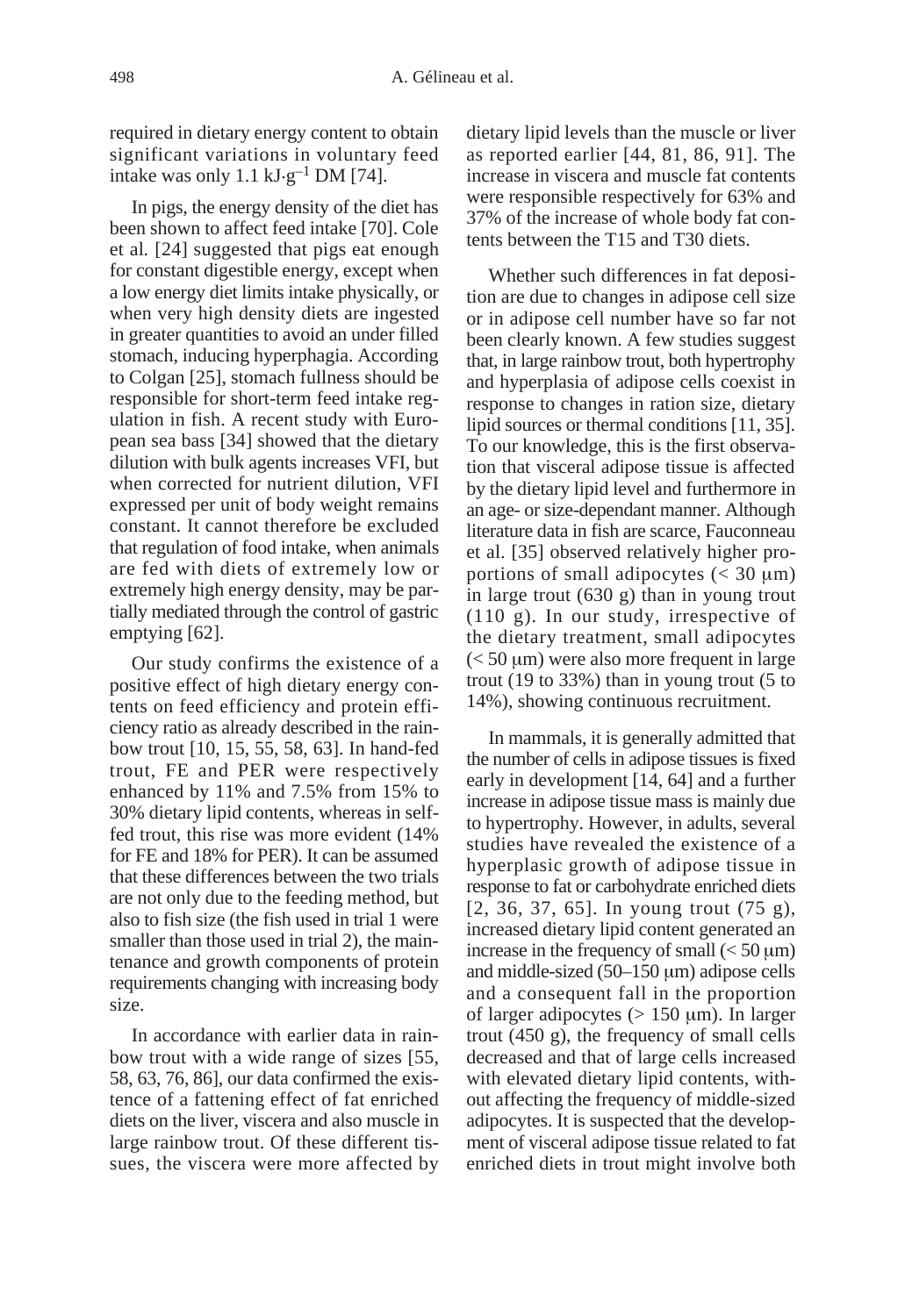hyperplasic and hypertrophic processes depending on the developmental stage. Our data suggest that the hyperplasic process is stimulated by fat enriched diets in young trout, consequently increasing the storage capacity of the adipose tissue, with a concomitant increase in cell size. In larger trout, the storage potentiality being already developed and higher than that of young trout, high dietary fat content induced hypertrophy of the existing small adipocytes.

Lipogenesis represents the final common fate for surplus non-fat energy and contributes to the macronutrient energy balance [42]. In pigs [73], ruminants [50, 53, 89], dogs [8] and cats [78], adipose tissue is the major site of de novo fatty acid synthesis. In rodents such as rats, mice and rabbits, both the adipose tissue and liver are important sites of lipogenesis [48, 66]. In man [48] and most avian species [45, 48], the liver is identified as the major contributor to fatty acid synthesis. In fish, most studies [7, 43, 67, 68] have demonstrated the primary role of the liver in de novo fatty acid synthesis, adipose tissue being better adapted for storage of dietary lipids or neo-synthesised fatty acids from the liver [23, 43].

Of the two NADPH-generating enzymes, malic enzyme (ME) activity was two-fold lower than that of glucose-6-phosphate dehydrogenase (G6PD), as earlier studies have also shown on coho salmon, rainbow trout and sea bass [33, 52, 68, 69, 90]. It can therefore be deduced that, in these species most cytoplasmic reducing equivalents (NADPH) come from the pentose-phosphate pathway.

Lipogenic enzyme activities in the trout liver revealed that G6PD, FAS and to a lesser extent ME activities were depressed when diets passed from a high carbohydrate level (diet T15) to a high fat level (diet T30). Liver G6PD activity was 1.6 fold higher in trout fed the lower lipid content diet, which was also richer in total starch (14% DM), than in those fed the 30% lipid diet (containing 4.4% DM starch). Liver ME activity

was found to be only slightly negatively correlated with fat intake and positively to starch intake, but, as previously observed by Walzem et al. [90], changes in ME activity were also found to be correlated with growth rate, which was more responsible for these variations than dietary treatments. FAS activity was negatively correlated with fat intake but starch intake was shown to be the most important factor affecting FAS activity ( $r = 0.48$ ,  $P = 0.02$ ).

The inhibitory effects of high dietary lipid level on lipogenic enzyme activities have been reported in several teleost species [6, 56, 67, 68, 75, 82, 83]. However, in contrast to most mammals in which de novo lipogenesis is inhibited even by small increases in dietary fat [20], in fish this is only obvious when dietary lipid content exceeds 10% [43, 67]. Our results on FAS activity confirm that the regulation of lipogenesis by dietary fat is less severely controlled in trout than in other animals.

Carbohydrate-rich diets stimulated enzymes involved in the lipogenic pathway in mammals [48, 88]. Similarly, our results confirmed this stimulatory effect of high dietary carbohydrates on lipogenic enzyme activity in rainbow trout, as previously reported in the same species [49] and in other teleost species [27, 32, 39, 67, 82, 83].

These effects of dietary carbohydrate and/or lipids on lipogenic enzyme activities have been recently confirmed in vitro by studies on trout hepatocytes [5].

In conclusion, although optimal use of high energy diets can increase protein efficiency and despite the adaptive response of rainbow trout to high-fat diets through (1) maintenance of energy intake up to values of 20.5 kJ  $DE \cdot g^{-1}$  diet, (2) increased utilisation of lipids for energy purposes and (3) reduction of hepatic lipogenesis, trout continued depositing in order to maintain the chemical composition of their wholebody and tissues. Simply stated, feeding trout a high fat diet produced fatter fish, with lipid deposition being primarily in the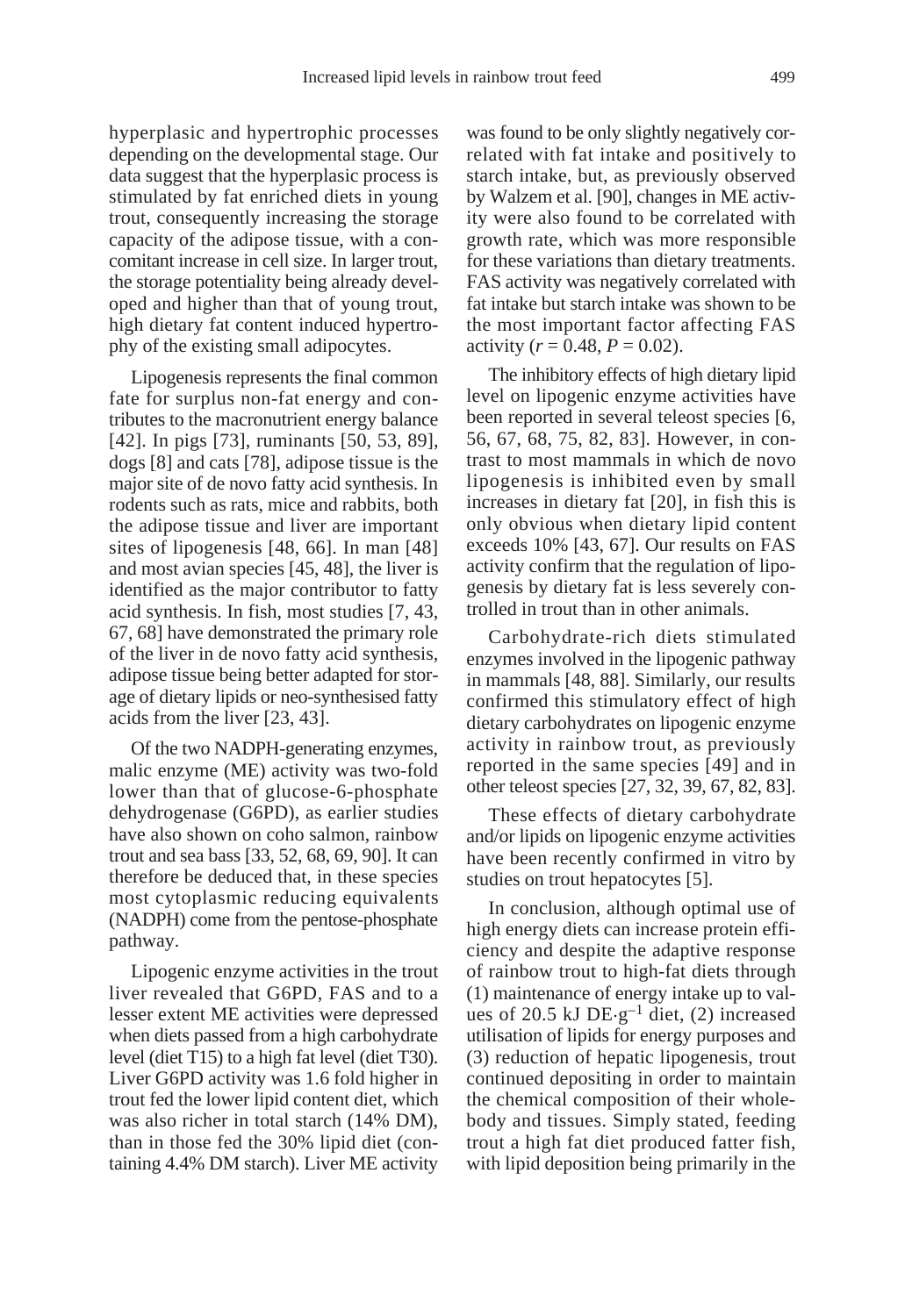visceral cavity and to a lesser extent in the muscle. Since the development with age of adipose tissue is correlated with a recruitment of pre-adipocytes, an increased storage capacity by dietary manipulations results from hyperplasic and hypertrophic processes in trout. Besides, the use of a high fat diet depresses de novo fatty acid synthesis and increases lipid storage of dietary origin. Therefore, a high quality dietary lipid profile may impair the nutritional value of fish flesh as human food.

## **ACKNOWLEDGEMENTS**

The first author benefited from a CIFRE scholarship partly funded by the French Ministry of Research and Higher Education. This study was financially supported by the European Community project "Gutintegrity" # Q5RS-2000- 31656 and by the Conseil Régional d'Aquitaine.

#### **REFERENCES**

- [1] Ackman R.G., Composition and nutritional value of fish and shellfish lipids, in: Ruiter A. (Ed.), Fish and Fisheries Products. Composition, Nutritive properties and stability, CAB International, Wallingford, Oxon., UK, 1995, pp. 117–156.
- [2] Ailhaud G., Amri E., Bertrand B., Barcelli-Couget S., Bardon S., Cellular and molecular aspects of adipose tissue growth, in: Bray G., Ricquier D. Spiegelman B. (Eds.), Obesity Towards a Molecular Approach, Liss, New York, 1990, pp. 219–236.
- [3] Alanärä A., The effect of temperature, dietary energy content and reward level on the demand feeding activity of rainbow trout (*Oncorhynchus mykiss*), Aquaculture 126 (1994) 349–359.
- [4] Alanärä A., Kiessling A., Changes in demand feeding behaviour in Arctic charr *Salvelinus alpinus* L., caused by differences in dietary energy content and reward level, Aqua. Res. 27 (1996) 479–486.
- [5] Alvarez M.J., Diez A., Lopez-Bote C.J., Gallego M., Bautista J.M., Short-term modulation of lipogenesis in rainbow trout (*Oncorhynchus mykiss*) hepatocytes, Br. J. Nutr. 84 (2000) 619–628.
- [6] Arnesen P., Krogdahl Å., Kristiansen I.Ø., Lipogenic enzyme activities in liver of Atlantic salmon (*Salmo salar*, L.), Comp. Biochem. Physiol. B 105 (1993) 541–546.
- [7] Aster P.L., Moon T.W., Influence of fasting and diet on lipogenic enzymes in the American eel, *Anguilla rostrata* LeSueur, J. Nutr. 111 (1981) 346–354.
- [8] Baldner G.L., Flatt R.E., Shaw R.N., Beitz D.C., Fatty acid biosynthesis in liver and adipose tissue from dogs, Comp. Biochem. Physiol. B 82 (1985) 153–156.
- [9] Bautista J.M., Garrido-Pertierra A., Soler G., Glucose-6-Phosphate dehydrogenase from *Dicentrarchus labrax* liver: kinetic mechanism and kinetics of NADPH inhibition, Biochim. Biophys. Acta 967 (1988) 354–363.
- [10] Beamish F.W.H., Medland T.E., Protein sparing effects in large rainbow trout, *Salmo gairdneri*, Aquaculture 55 (1986) 35–42.
- [11] Bellardi S., Bianchini M.L., Domenis L., Palmegiano G.B., Effect of feeding schedule and feeding rate on size and number of adipocytes in rainbow trout *Oncorhynchus mykiss,* J. World Aquacult. Soc. 26 (1995) 80–83.
- [12] Bergot F., Digestibility of native starch of various botanical origin by rainbow trout (*Oncorhynchus mykiss*), in: Kaushik S.J., Luquet P. (Eds.), Fish Nutrition in Practice, Versailles Cedex, France, 1993, vol. 61, pp. 857–866.
- [13] Bergot F., Brèque J., Digestibility of starch by rainbow trout: effects of the physical state of starch and of the intake level, Aquaculture 34 (1983) 203–212.
- [14] Björntorp P., Development of adipose tissue in vivo and in vitro, in: Angel A., Wollenberg C.H., Roncari D.A.K. (Eds.), The Adipocyte and Obesity: Cellular and Molecular Mechanism, Raven Press, New York, USA, 1983, pp. 33–39.
- [15] Boujard T., Médale F., Regulation of voluntary feed intake in juvenile rainbow trout fed by hand or by self-feeders with diets containing different protein / energy ratios, Aquat. Living Resour. 7 (1994) 211–215.
- [16] Boujard T., Dugy X., Genner D., Gosset C., Grig G., Description of a modular, low cost, eater meter for the study of feeding behaviour and foods preferences in fish, Physiol. Behav. 52 (1992) 1101–1106.
- [17] Bradford M., A rapid and sensitive method for the quantification of microgram quantities of protein utilising the principle of protein-dye binding, Anal. Biochem*.* 72 (1976) 248–254.
- [18] Brauge C., Corraze G., Médale F., Effects of dietary carbohydrate levels on growth, body composition and glycaemia in rainbow trout, *Oncorhynchus mykiss*, reared in seawater, Aquaculture 123 (1994) 109–120.
- [19] Brauge C., Corraze G., Médale F., Effects of dietary levels of carbohydrate and lipid on glucose oxidation and lipogenesis from glucose in rainbow trout*, Oncorhynchus mykiss*, reared in freshwater or in seawater, Comp. Biochem. Physiol. A 111 (1995) 117–124.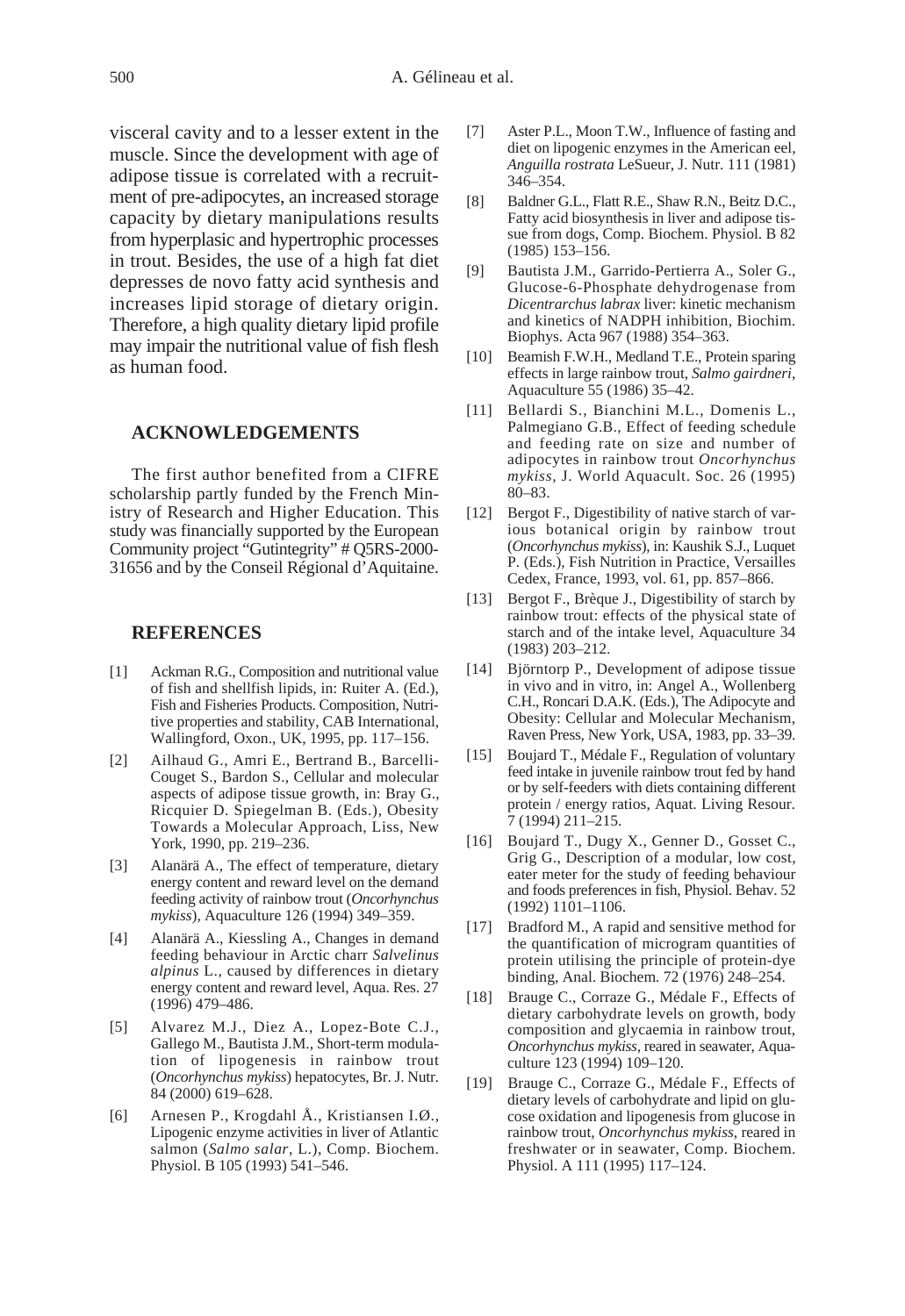- [20] Chilliard Y., Dietary fat and adipose tissue metabolism in ruminants, pig and rodents: a review, J. Dairy Sci. 76 (1993) 3897–3931.
- [21] Cho C.Y., Feeding systems for rainbow trout and other salmonids with reference to current estimates of energy and protein requirements, Aquaculture 100 (1992) 107–123.
- [22] Cho C.Y., Kaushik S.J., Nutritional energetics in fish: energy and protein utilization in rainbow trout (*Salmo gairdneri*), World Rev. Nutr. Diet. 61 (1990) 132–172.
- [23] Christiansen D.C., Skarstein L., Klungsøyr L., Uptake studies in adipocytes isolated from rainbow trout (*Salmo gairdneri*). A comparison with adipocytes from rat and cat, Comp. Biochem. Physiol. A 82 (1985) 201–205.
- [24] Cole D.J.A., Hardy B., Lewis D., Nutrient density in pig diet, in: Cole D.J.A. (Ed.), Pig Production, Butterworths, London, UK, 1972, pp. 243–257.
- [25] Colgan P., Motivational analysis of fish feeding, Behaviour 45 (1973) 38–67.
- [26] Corraze G., Nutrition lipidique des poissons : importance et conséquences, Pisc. Fr. 117 (1994) 25–36.
- [27] Corraze G., Aires T., Médale F., Dietary starch levels affect the activities of enzymes involved in lipogenesis in gilthead sea bream, in: Proceedings of the VIIIth International Symposium on Nutrition and Feeding in Fish, Recent Advances in Finfish & Crustacea Nutrition, Las Palmas de Gran Canaria, Spain, 1998, p. 56.
- [28] Cowey C.B., Some effects of nutrition on flesh quality of cultured fish, in: Kaushik S.J., Luquet P. (Eds.), Fish Nutrition in Practice, Versailles Cedex, France, 1993, vol. 61, pp. 227–236.
- [29] Cowey C.B., Luquet P., Physiological basis of protein requirements of fishes, Critical evaluation of allowances, in: Kaushik S.J., Luquet P. (Eds.), Fourth International Symposium on Protein Metabolism and Nutrition, Versailles Cedex, France, 1983, vol. 16, pp. 365–384.
- [30] Cuenca E.M., Diz L.G., De La Higuera M., Selfselection of a diet covering zinc needs in the trout, in: Kaushik S.J., Luquet P. (Eds.), Fish Nutrition in Practice, Versailles Cedex, France, 1993, vol. 61, pp. 413–418.
- [31] Davies S.J., Comparative performance of juvenile rainbow trout, *Salmo gairdneri* Richardson, fed to satiation with simulated «standard» and "high energy" diet formulations, Aquac. Fish. Manage. 20 (1989) 407–416.
- [32] De Silva S.S., Gunasekera R.M., Shim K.F., Interactions of varying dietary protein and lipid levels in young red tilapia: evidence of protein sparing, Aquaculture 95 (1991) 305–318.
- [33] Dias J., Alvarez M.J., Diez A., Arzel J., Corraze G., Bautista J.M., Kaushik S.J. Regulation of hepatic lipogenesis by dietary protein/ energy in juvenile European seabass (*Dicentrarchus labrax*), Aquaculture 161 (1998) 169–186.
- [34] Dias J., Huelvan C., Dinis M.T., Métailler R., Influence of dietary bulk agents (silica, cellulose and a natural zeolite) on protein digestibility, growth, feed intake and feed transit time in European seabass (*Dicentrarchus labrax*) juveniles, Aquat. Living Resour*.* 11 (1998) 219–226.
- [35] Fauconneau B., André S., Chmatilly J., Le Bail P.-Y., Krieg F., Kaushik S.J., Control of skeletal muscle fibres and adipose cells size in the flesh of rainbow trout, J. Fish Biol*.* 50 (1997) 296–314.
- [36] Faust I.M., Miller W.H., Hyperplastic growth of adipose tissue in obesity, in: Angel A., Wollenberg C.H., Roncari D.A.K. (Eds.), The Adipocyte and Obesity: Cellular and Molecular Mechanism, Raven Press, New York, USA, 1981, pp. 41–51.
- [37] Faust I.M., Johnson P.R., Stern J.S., Hirsch J., Diet-induced adipocyte number increase in adult rats: a new model of adiposity, Am. J. Physiol*.* 235 (1978) E275–E286.
- [38] Folch J., Lees M., Sloane-Stanley G.H.S., A simple method for the isolation and purification of total lipids from animal tissues, J. Biol. Chem*.* 226 (1957) 497–509.
- [39] Fynn-Aikins K.H.S., Liu W., Li H., Growth, lipogenesis and liver composition of juvenile white sturgeon fed different levels of D-glucose, Aquaculture 105 (1992) 61–72.
- [40] Gallego M.G., Hidalgo M.C., Suarez M.D., Sanz A., Feeding of the European eel *Anguilla anguilla*. II. Influence of dietary lipid level, Comp. Biochem. Physiol. A 105 (1993) 171–175.
- [41] Grove D.J., Loizides L.G., Nott J., Satiation amount, frequency of feeding and gastric emptying rate in *Salmo gairdneri,* J. Fish Biol. 12 (1978) 507–516.
- [42] Hellerstein M.K., Christiansen M., Kaempfer S., Kletke C., Wu R., Reid J.S., Mulligan K., Hellerstein N.S., Shackleton C.H., Measurement of *de novo* hepatic lipogenesis in humans using stable isotopes, J. Clin. Invest. 87 (1991) 1841–1852.
- [43] Henderson R.J., Sargent J.R., Lipid biosynthesis in rainbow trout, *Salmo gairdneri*, fed diets differing in lipid content, Comp. Biochem. Physiol. C 69 (1981) 31–37.
- [44] Henderson R.J., Tocher D.R., The lipid composition and biochemistry of freshwater fishes, Prog. Lipid Res. 26 (1987) 281–347.
- [45] Herzberg G.R., Rogerson M., Tissue distribution of lipogenesis *in vivo* in the common murre (Uria aalge) and the domestic chicken (*Gallus domesticus*), Comp. Biochem. Physiol. B 96 (1990) 767–769.
- [46] Hidalgo F., Kentouri M., Divanach P., Sur l'utilisation du self-feeder comme outil d'épreuve nutritionnelle du loup, *Dicentrarchus labrax* - Résultats préliminaires avec la méthionine, Aquaculture 68 (1988) 177–190.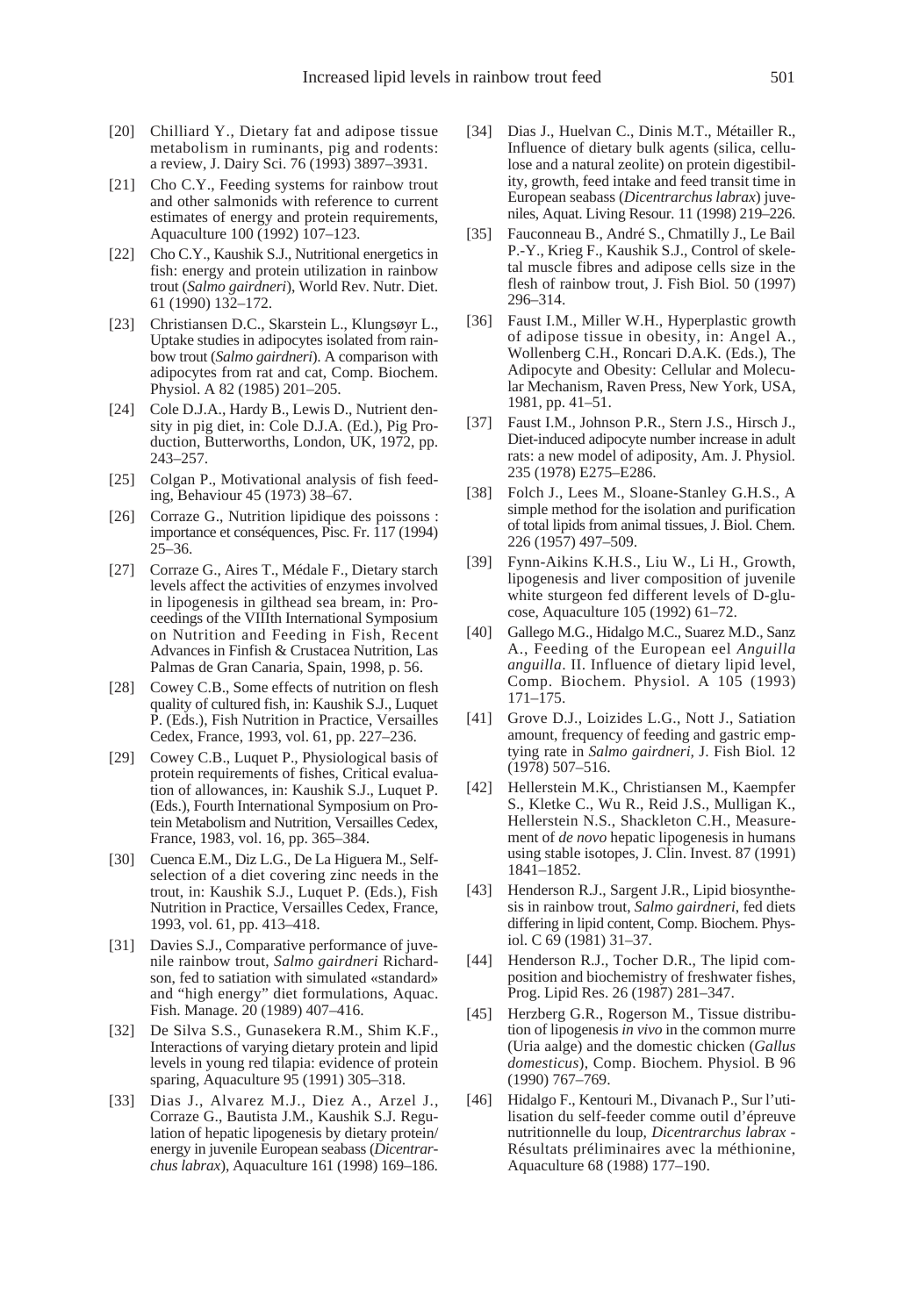- [47] Hillestad M., Johnsen F., High energy/low protein diets for Atlantic salmon: effects on growth, nutrient retention and slaughter quality, Aquaculture 124 (1994) 109–116.
- [48] Hillgartner F.B., Salati L.M., Goodridge A.G., Physiological and molecular mechanisms involved in nutritional regulation of fatty acid synthesis, Physiol. Rev*.* 75 (1995) 47–76.
- [49] Hilton J.W., Atkinson J.L., Response of rainbow trout (*Salmo gairdneri*) to increasing levels of available carbohydrate in practical trout diets, Br. J. Nut. 47 (1982) 597–607.
- [50] Hood R.L., Cook L.J., Mills S.C., Scott T.W., Effect of feeding protected lipids on fatty acid synthesis in ovine tissues, Lipids 15 (1980) 644–654.
- [51] Hsu R.Y., Butterworth P.H.W., Porter J.W., Pigeon liver fatty acid synthetase, in: Lowenstein J.M. (Ed.), Methods in Enzymology, Academic Press Inc, New York, USA, 1969, Vol. 14, pp. 33–39.
- [52] Hung S.S.O., Storebakken T., Carbohydrate utilization by rainbow trout is affected by feeding strategy, J. Nutr. 124 (1994) 223–230.
- [53] Ingle D.L., Bauman D.E., Garrigus U.S., Lipogenesis in the ruminant: *in vivo* site of fatty acid synthesis in sheep, J. Nutr. 102 (1972) 617–624.
- [54] Jobling M., Wandsvik A., An investigation of factors controlling food intake in Arctic charr, *Salvelinus alpinus* L, J. Fish Biol*.* 23 (1983) 397–404.
- [55] Jobling M., Koskela J., Savolainen R., Influence of dietary fat level and increased adiposity on growth and fat deposition in rainbow trout, *Oncorhynchus mykiss* (Walbaum), Aqua. Res. 29 (1998) 601–607.
- [56] Jürss K., Bittorf T., Völker T., Influence of salinity and ratio of lipid to protein in diets on certain enzyme activities in rainbow trout (*Salmo gairdneri* Richardson), Comp. Biochem. Physiol. B 81 (1985) 73–79.
- [57] Kaushik S.J., Luquet P., Relationship between protein intake and voluntary energy intake as affected by body weight with an estimation of maintenance needs in rainbow trout, Z. Tierphysiol. Tierernähr. U. Futturmittelkunde 51 (1983) 57–69.
- [58] Kaushik S.J., Oliva-Teles A., Effect of digestible energy on nitrogen and energy balance in rainbow trout, Aquaculture 50 (1985) 89–101.
- [59] Kaushik S.J., Luquet P., Blanc D., Usefulness of feeding protein and non protein calories apart in studies on energy protein interrelationships in rainbow trout, Ann. Zootech. 30 (1981) 411–424.
- [60] Kaushik S.J., Médale F., Fauconneau B., Blanc D., Effect of digestible carbohydrates on protein/energy utilisation and on glucose metabolism in rainbow trout (*Salmo gairdneri* R.), Aquaculture 79 (1989) 63–74.
- [61] Kentouri M., Divanach P., Geurden I., Anthouard M., Mise en évidence du comportement adaptatif de la daurade (*Sparus aurata*, L.) en relation avec la composition de la ration, dans une situation de nourrissage auto-contrôle, Ichtyophysiol. Acta 18 (1993) 125–143.
- [62] Le Bail P.-Y., Boeuf G., What hormones may regulate food intake in fish? Aquat. Living Resour. 10 (1997) 371–379.
- [63] Lee D.J., Putnam G.B., The response of rainbow trout to varying protein/energy ratios in a test diet, J. Nutr. 112 (1973) 112–117.
- [64] Lee Y.B., Kauffman R.G., Grummer R.H., Effect of early nutrition on the development of adipose tissue in the pig. 1. Age constant basis, J. Anim. Sci. 37 (1973) 1312–1318.
- [65] Lemonier P., Effect of age, sex and site on the cellularity of the adipose tissue in mice and rats rendered obese by a high-fat diet, J. Clin. Invest. 51 (1972) 2907–2912.
- [66] Leung T.T., Bauman D.E., In vitro studies of the pathways of fatty acid synthesis in the rabbit, Int. J. Biochem. 7 (1976) 7–12.
- [67] Likimani T.A., Wilson R.P., Effects of diet on lipogenic enzyme activities in channel catfish hepatic and adipose tissue, J. Nutr. 112 (1982) 112–117.
- [68] Lin H., Romsos D.R., Tack P.I., Leveille G.A., Influence of dietary lipid on lipogenic enzyme activities in coho salmon (*Oncorhynchus kisutch* (Walbaum)), J. Nutr*.* 107 (1977) 846–854.
- [69] Lin H., Romsos D.R., Tack P.I., Leveille G.A., Effects of fasting and feeding various diets on hepatic lipogenic enzyme activities in coho salmon (*Oncorhynchus kisutch* (Walbaum)), J. Nutr*.* 107 (1977) 1477–1483.
- [70] National Research Council (NRC), Predicting Feed Intake of Food-Producing Animals, National Academic Press, Washington, DC, USA, 1987.
- [71] National Research Council (NRC) Nutrient Requirements of Fish. National Academic Press, Washington, DC, USA, 1993.
- [72] Ochoa S., Malic enzyme, in: Colowick S.P., Kaplan N.O. (Eds.), Methods in Enzymology, Academic Press Inc, New York, USA, 1955, Vol. 1, pp. 739–753.
- [73] O'Hea E.K., Leveille G.A., Significance of adipose tissue and liver as sites of fatty acid synthesis in the pig and the efficiency of utilisation of various substrates for lipogenesis, J. Nutr*.* 99 (1969) 338–344.
- [74] Paspatis M., Boujard T., A comparative study of automatic feeding and self-feeding in juvenile Atlantic salmon (*Salmo salar*) fed diet of two different energy levels, Aquaculture 145 (1996) 245–257.
- [75] Poston H.A., McCarthney T.H., Effect of dietary biotin and lipid on growth, stamina, lipid metabolism and biotin-containing enzymes in